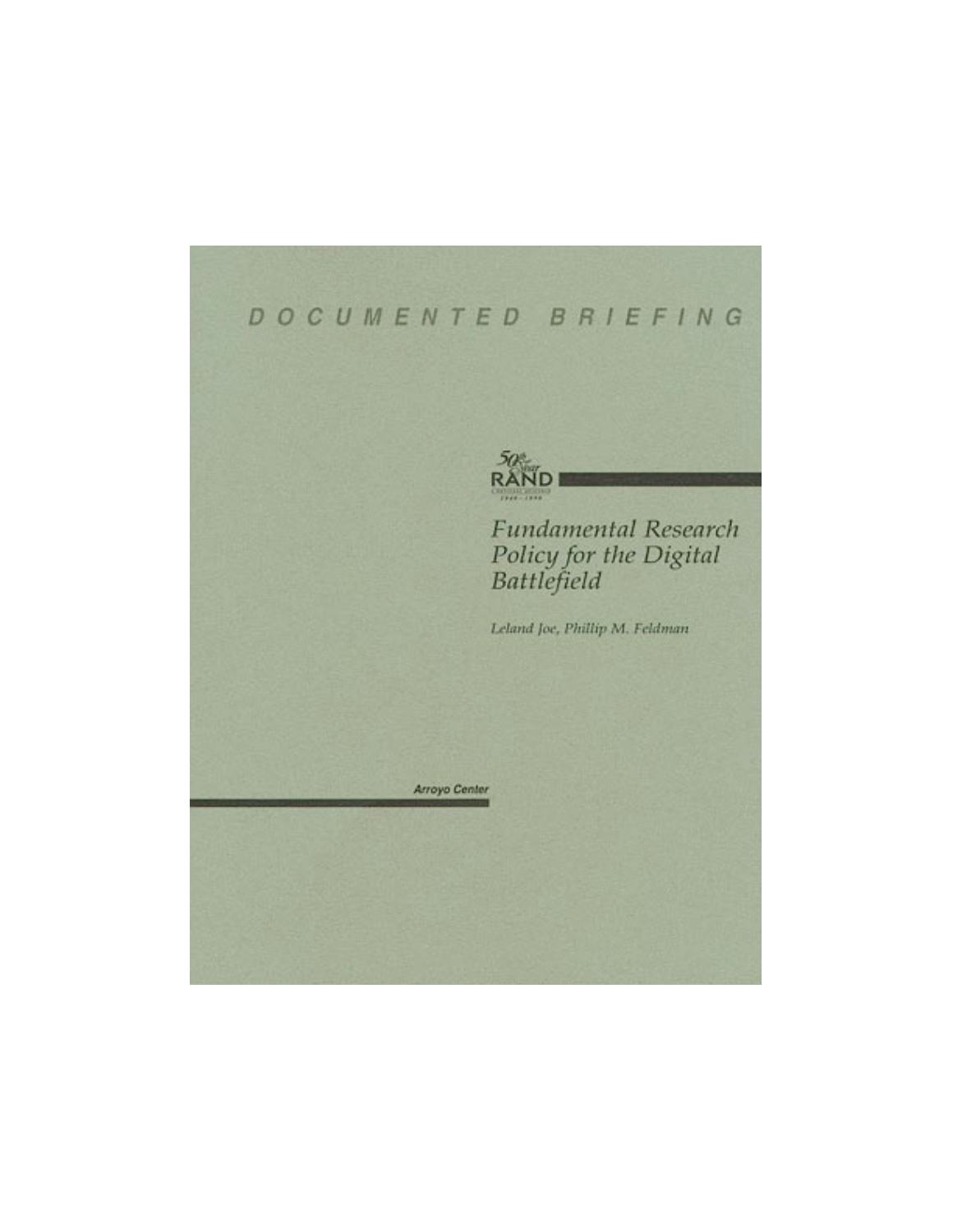### **PREFACE**

This study examines the ability of the commercial marketplace to meet the future needs of the Army, and it identifies research areas for Army investment. The study focuses on identifying those fundamental communications network characteristics (physical topology, operating environment, user needs) that uniquely define the Army's communications problem and are not being addressed by commercially driven research. This study was sponsored by the Assistant Deputy Chief of Staff for Combat Developments, Headquarters U.S. Army Training and Doctrine Command. The research was conducted in the Force Development and Technology Program of RAND's Arroyo Center, a federally funded research and development center sponsored by the United States Army. The analysis and recommendations of this study are the sole responsibility of the authors. This study will be of interest to communications system designers and acquisition authorities.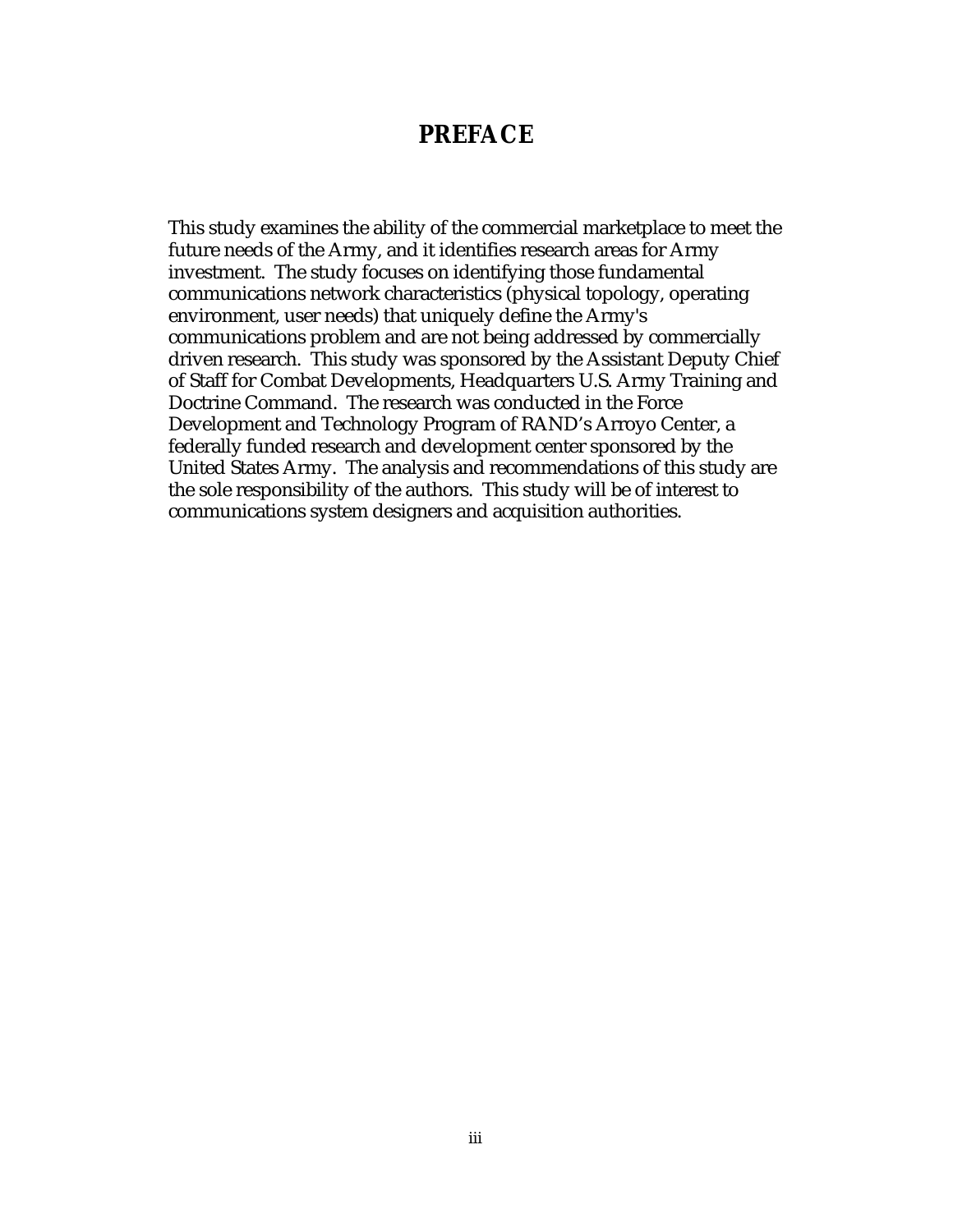The research described in this report was sponsored by the United States Army, Contract No. DASW01-96-C-0004.

ISBN: 0-8330-2643-7

The RAND documented briefing series is a mechanism for timely, easy-to-read reporting of research that has been briefed to the client and possibly to other audiences. Although documented briefings have been formally reviewed, they are not expected to be comprehensive or definitive. In many cases, they represent interim work.

RAND is a nonprofit institution that helps improve policy and decisionmaking through research and analysis. RAND's publications do not necessarily reflect the opinions or policies of its research sponsors.

#### Copyright 1998 RAND

All rights reserved. No part of this book may be reproduced in any form by any electronic or mechanical means (including photocopying, recording, or information storage and retrieval) without permission in writing from RAND.

Published 1998 by RAND 1700 Main Street, P.O. Box 2138, Santa Monica, CA 90407-2138 1333 H St., N.W., Washington, D.C. 20005-4707 RAND URL: http://www.rand.org/ To order RAND documents or to obtain additional information, contact Distribution Services: Telephone: (310) 451-7002; Fax: (310) 451-6915; Internet: order@rand.org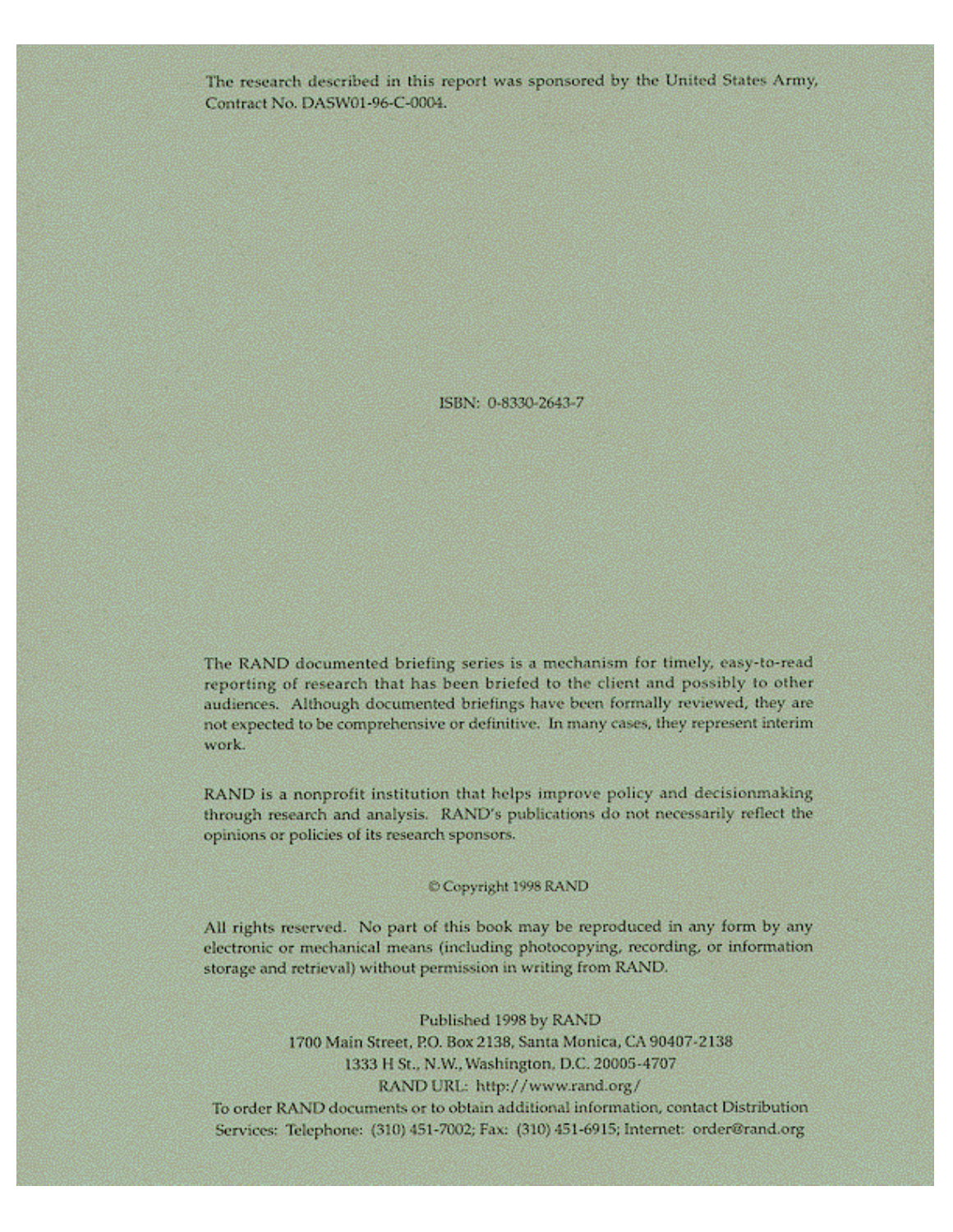## **SUMMARY**

The Department of Defense is looking to commercial information technologies to meet its needs for digitization equipment. The commercial marketplace has shown responsiveness and agility in meeting the growing civilian demands for robust, reliable, and ubiquitous communications. Many of these technologies are of direct use or can be leveraged to develop systems for the military.

But although commercial systems are advancing rapidly, it is not clear that they will meet all military needs, especially those of the Army. Evolving Army warfighting concepts for Force XXI and Army After Next rely heavily on dispersed and mobile forces, connected by reliable, secure, high-speed, and high-capacity communications networks. Operational success of these concepts will depend on the pace of technology.

This study examines the ability of the commercial marketplace to meet the future needs of the Army on the tactical battlefield. A framework is developed linking the Army's future operational capabilities to system design tradeoffs. This framework is then used to examine how well commercial systems can meet Army needs. We find, using this methodology, that commercial wireless systems will not meet the Army's future needs, and the Army needs to trade off requirements with future investments in research and Army-unique systems.

These tradeoffs are complicated because:

- 1. Tradeoffs at one level of the design process affect the choices at other levels.
- 2. Tradeoffs are not necessarily driven by requirements, but also by external constraints of business practices and the external environment.

Specific recommendations for Army investment in specific technologies are provided in a companion research report by Phillip M. Feldman, *Emerging Commercial Mobile Wireless Technology and Standards: Suitable for The Army?* MR-960-A, 1998.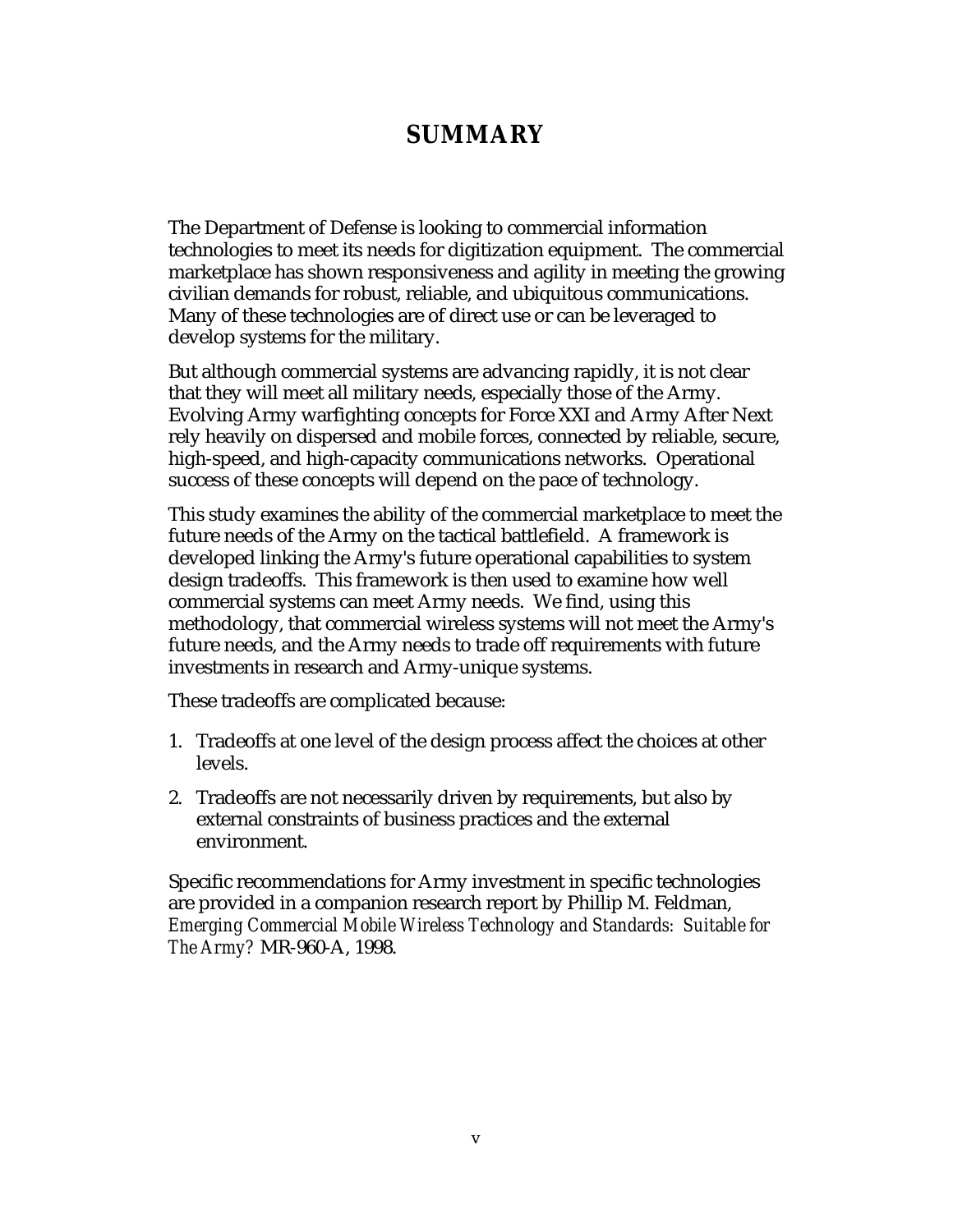

The Department of Defense is looking to commercial information technologies to meet its needs for digitization equipment. The commercial marketplace has shown responsiveness and agility in meeting the growing civilian demands for robust, reliable, and ubiquitous communications. Many of these technologies are of direct use or can be leveraged to develop systems for the military.

But although commercial systems are advancing rapidly, it is not clear that they will meet all military needs, especially those of the Army. Evolving Army warfighting concepts for Force XXI and Army After Next rely heavily on dispersed and mobile forces, connected together by reliable, secure, highspeed and high-capacity communications networks. Operational success of these concepts will depend upon the pace of technology.

This study examines the ability of the commercial marketplace to meet the future needs of the Army, and it identifies research areas for Army investment. The study focuses on identifying the fundamental communications network characteristics (physical topology, operating environment, user needs) that uniquely define the Army''s communications problem and are not being addressed by commercially driven research.

This briefing presents the study methodology and results. A more detailed presentation is provided in Phillip M. Feldman, *Emerging Commercial Mobile Wireless Technology and Standards: Suitable for the Army?* MR-960-A, 1998.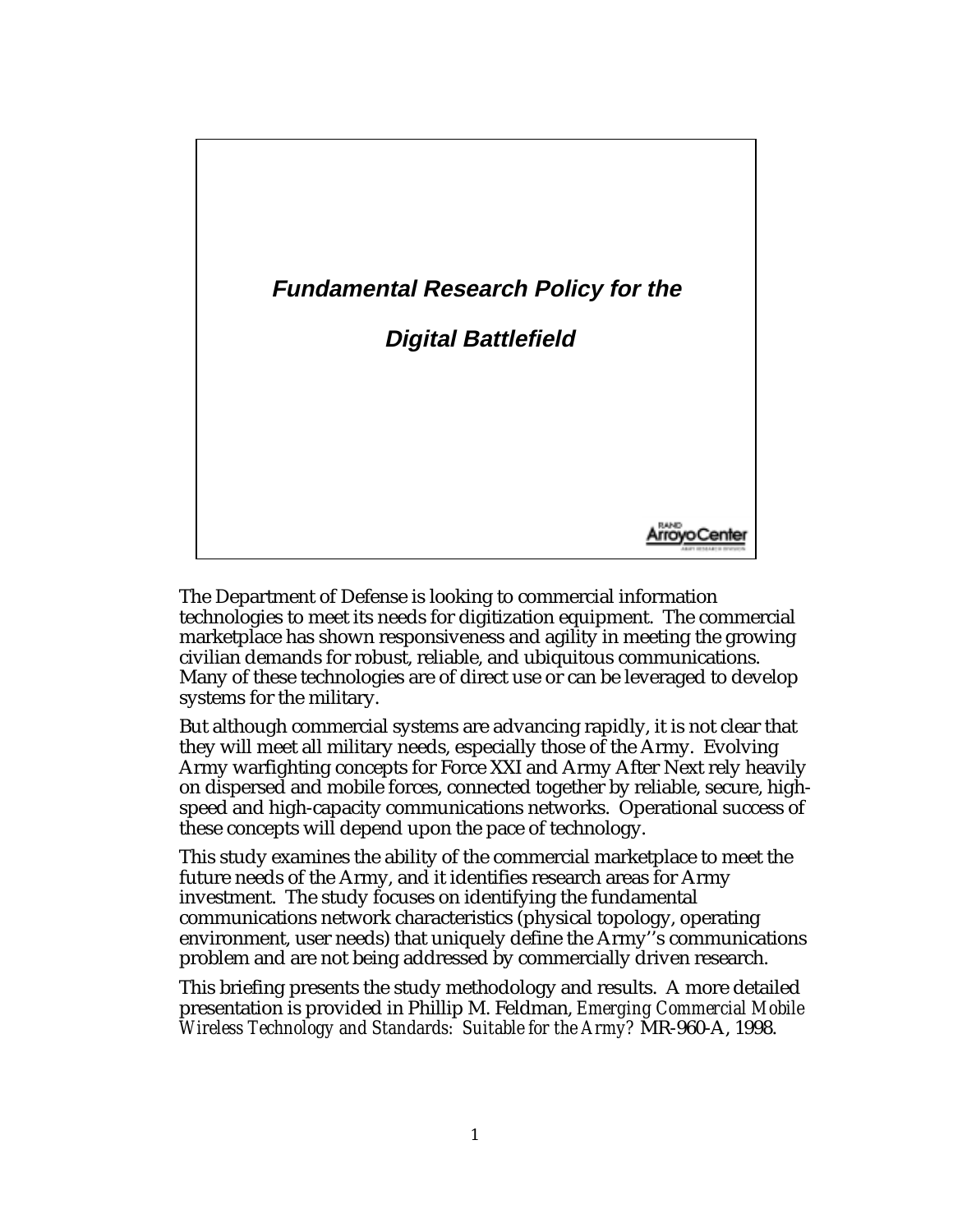

Army communications systems currently being developed for the digital battlefield rely heavily on commercially derived technology However, purely commercially driven network technologies may not meet the needs of the Army, especially with evolving mobility and dispersion concepts for Force XXI and the Army After Next. Army specific needs may require additional investment to mitigate operational risk to these concepts. The objective of this project is to examine the tradeoffs between developing commercial information network technologies and future Army needs and to identify and recommend critical research areas that will need Army sponsorship.

The focus of the study is on wireless communications technologies for the tactical battlefield. The study sponsor is the Assistant Deputy Chief of Staff for Combat Developments, TRADOC Headquarters.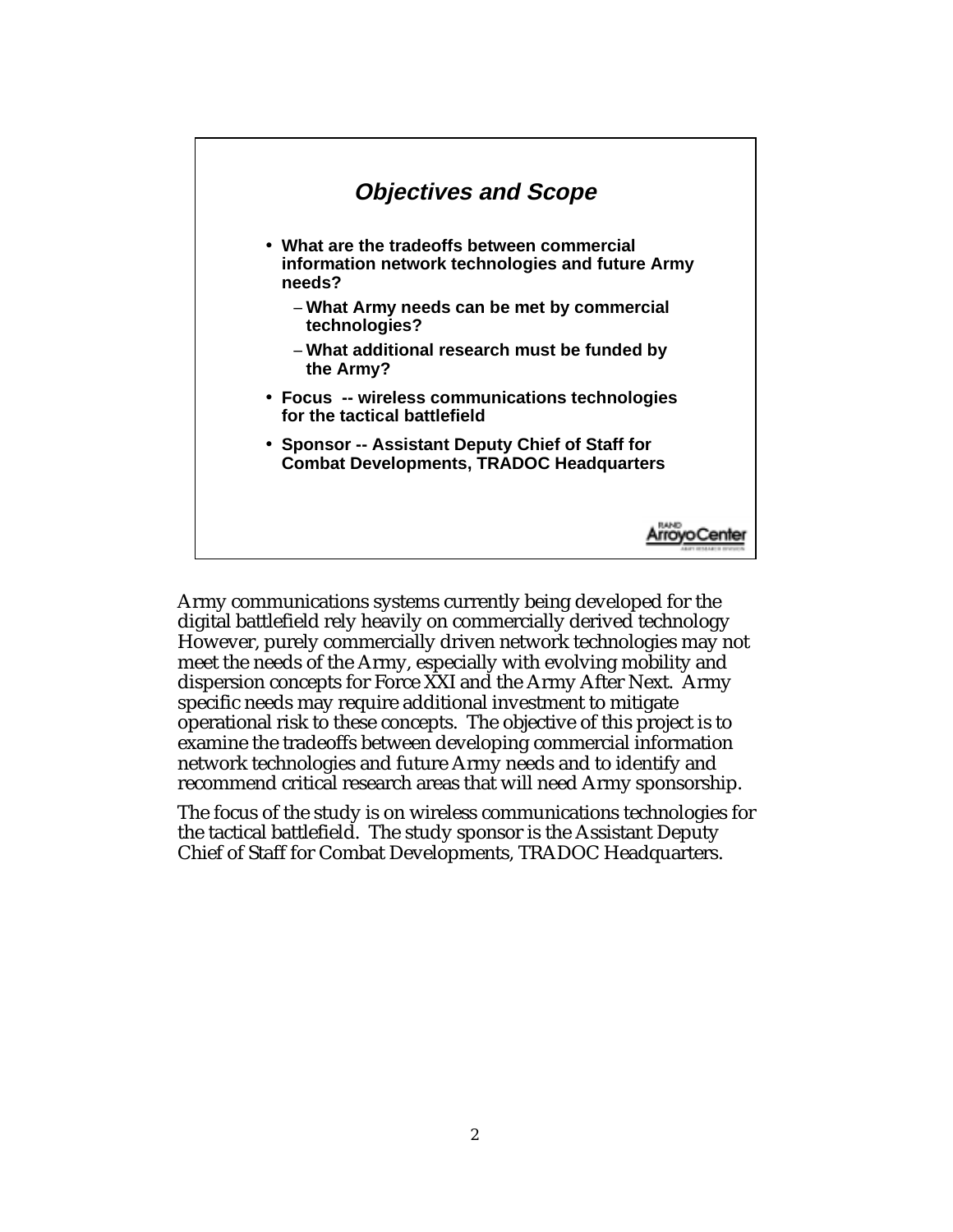

The briefing consists of the following sections:

- 1. Communications system design framework. This section presents an analytic framework for relating operational requirements to system design tradeoffs. Communications engineers must design systems to meet requirements while often also satisfying constraints imposed on them by existing business practices (the acquisition system) and the external environment (e.g., spectrum allocation.)
- 2. Design process. This section illustrates how the analytic framework can be used to determine how operational requirements, combined with external constraints, can lead to differing commercial and military system designs.
- 3. Commercial wireless technologies. This section discusses in detail the state of commercial wireless technologies, matching them to Army requirements.
- 4. System-level modeling issues. Models and simulations are one of the analytic tools used for making tradeoffs. This short section describes a major shortfall in developing a reference model at the system level. This shortfall can result in much confusion and misunderstanding about the ability of systems to meet requirements.
- 5. Concluding remarks.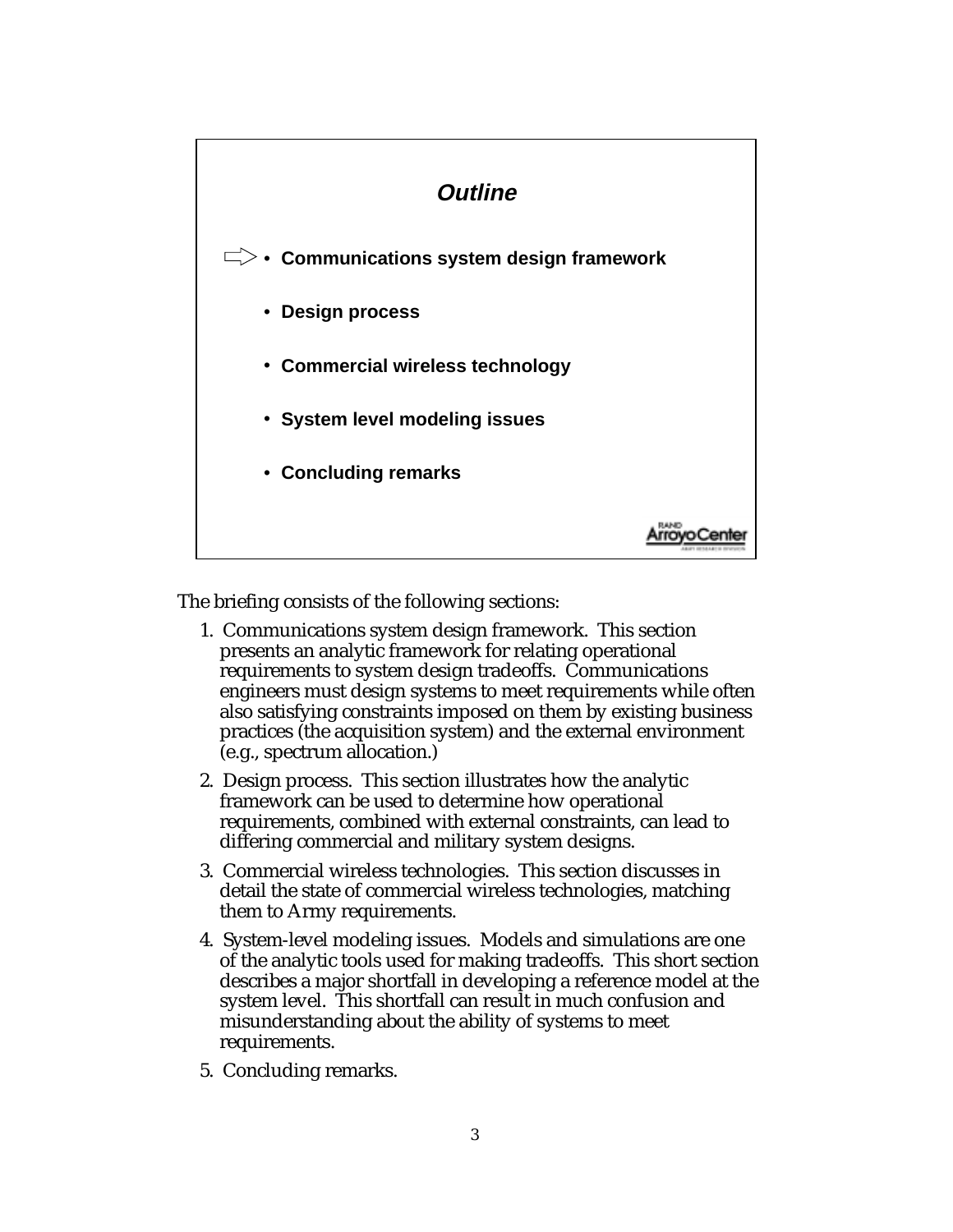

This chart shows the description of the system design process used in this study to relate operational requirements to system design. The process is shown in four levels, each of which addresses system design in increasing detail.

The first level is definition of operational capability requirements. These are determined by the operational user and are written in operationally meaningful terms. One product at this level is the operational architecture.

The next level is communications functional performance. At this level, communicators translate operational requirements into more specific requirements for the communications system (e.g., user and infrastructure mobility, user dispersion, etc.) .

The next level is communications system requirements. At this level, system designers develop appropriate needs at an engineering level (e.g., timeliness and throughput requirements).

The final level requires the specific system design choices (e.g., error correction choice, coding). One product at this level is the system architecture.

A more complete listing of typical categories at each level is provided in the backup section of this briefing.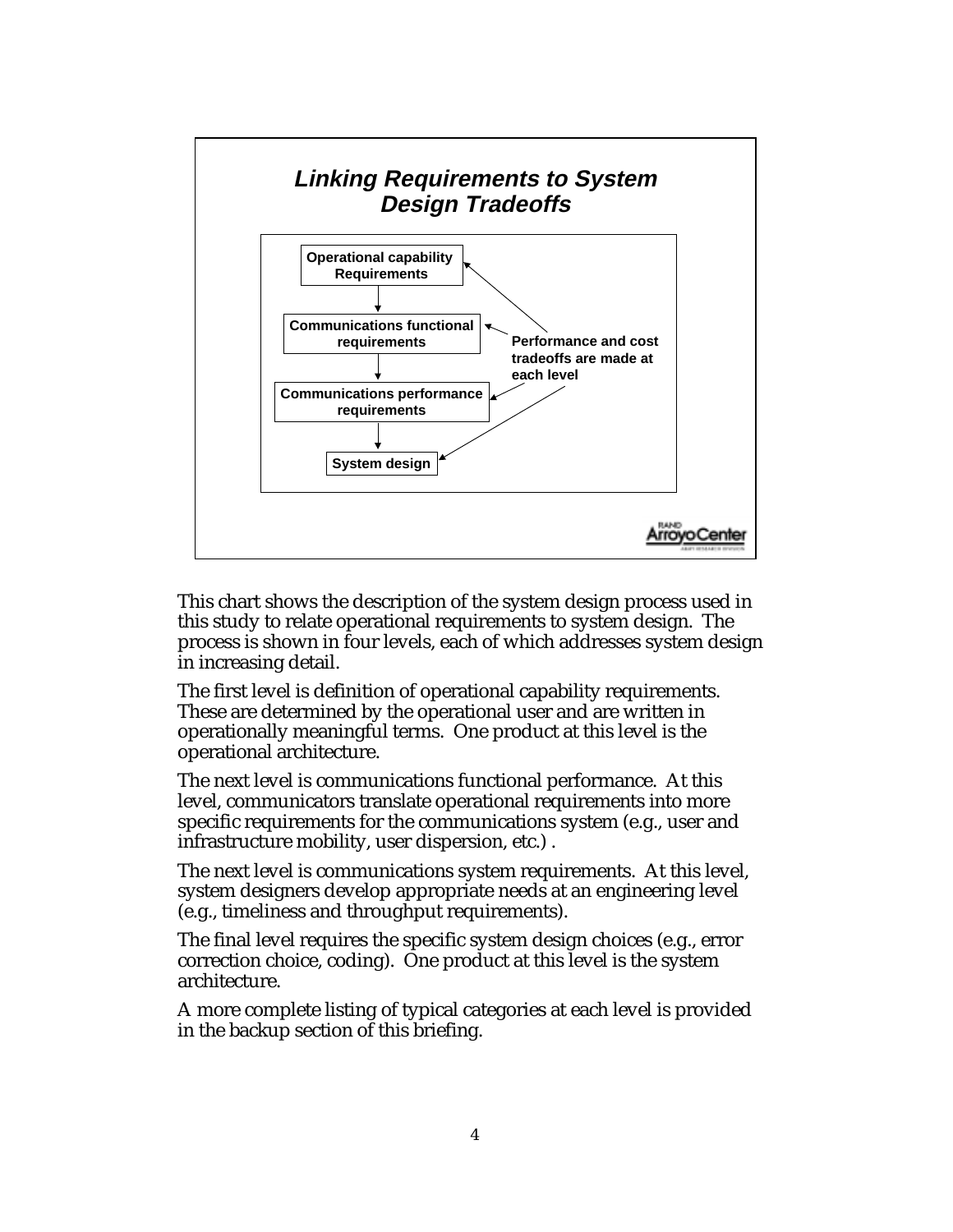It is important to recognize that each of these levels is typically performed by a different organization (users, system architects, system designers). At each level, performance and cost tradeoffs are made to balance conflicting needs. Tradeoffs affect decisions at other levels, and if the overall design process is not tightly coupled, mismatches can occur and requirements will not be met.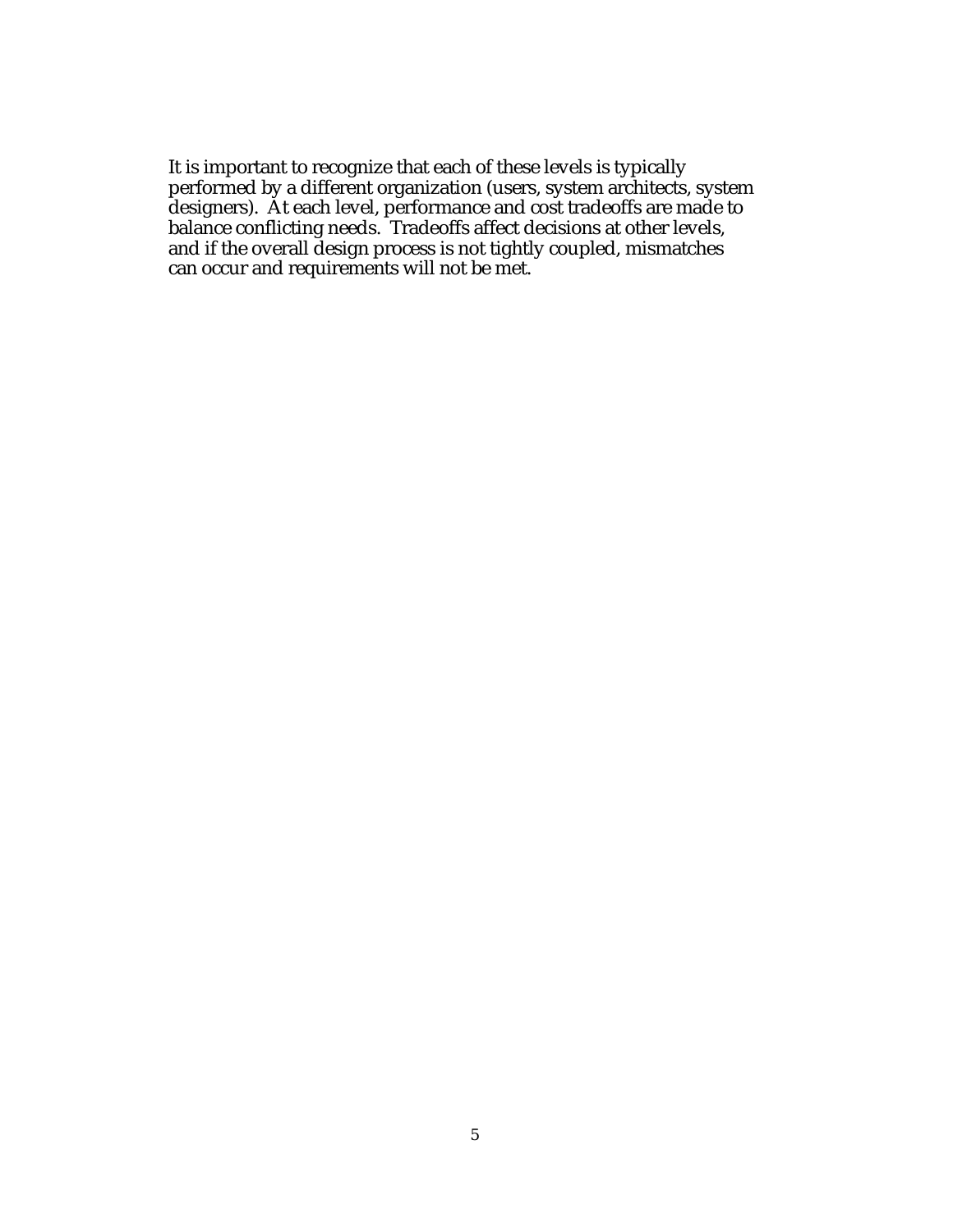

System design requires choices. The system design tradeoff is sometimes feasible, with the Army able to either: use commercial systems and technologies directly; adapt commercial systems to military needs; or develop unique military systems to meet needs.

The left-hand side of this chart shows some of the external factors that influence tradeoffs. At the requirements level, high-level guidance such as doctrine will determine and influence the choice of operational requirements. In the system design process, external constraints due to business practices (dynamics of the system for acquiring communications technologies, impact of legacy systems) and to the external environment (impact of commercial standards, the electromagnetic spectrum available to the military) may play as large a role in tradeoffs as the requirements that must be met (as will be shown later in the report).

Models and simulations can be used to make tradeoffs, and it is important to have a recognized reference set of models, situations, and data sets for making fair and consistent tradeoffs among competing systems and technologies.

However, the tradeoff is not always feasible, and it is possible that technology will have to be aligned, where possible, to satisfy requirements. As technology matures, unmet requirements will be addressed.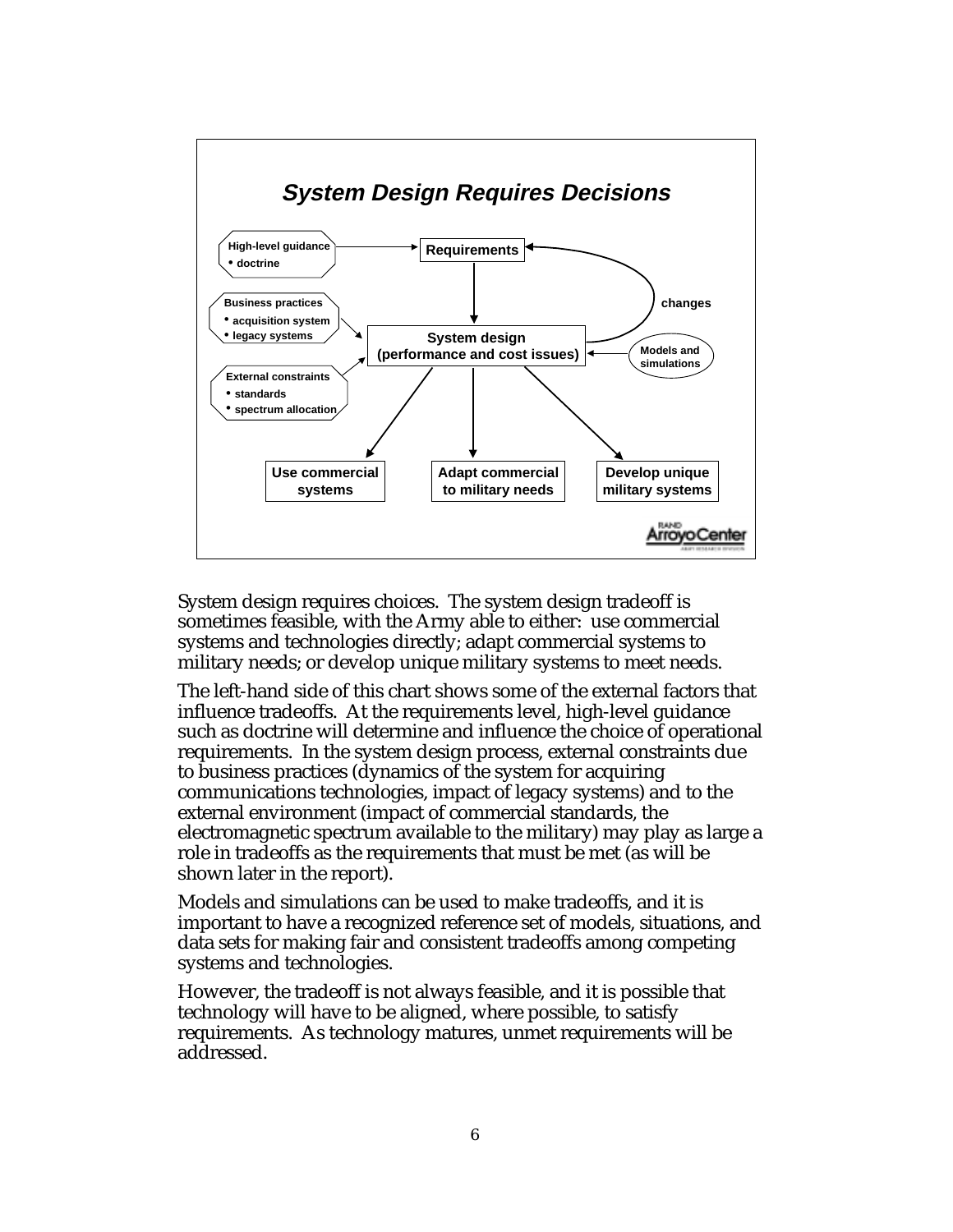

The next section provides an example of the design process, specifically addressing the operational requirement for user and infrastructure mobility. The design process framework is used to show how commercial and military system designs diverge.

The section also discusses the ability of commercial satellite technology trends to meet Army needs.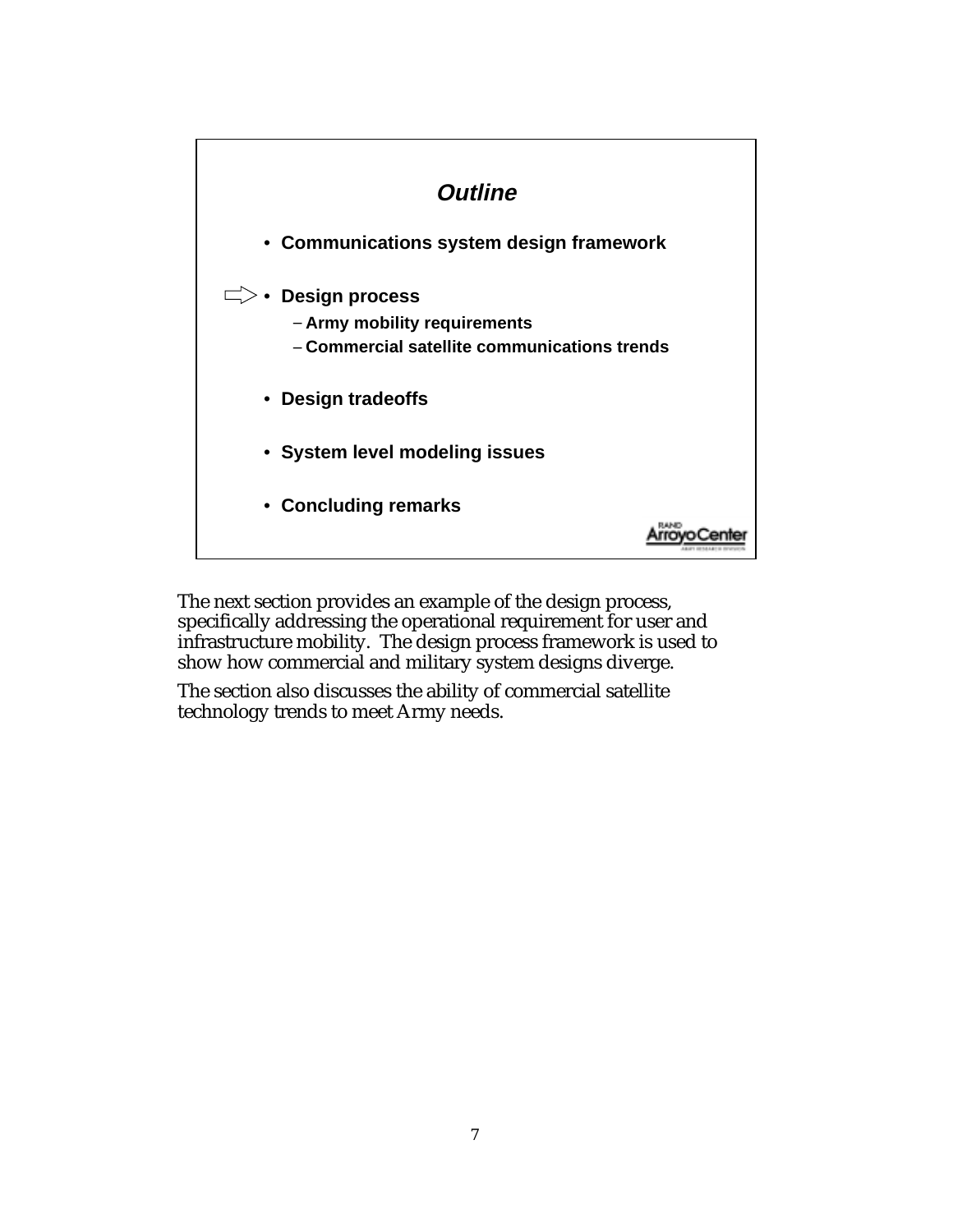

Both commercial and military communications systems are focused on increased mobility in the future. However, differences in requirements result in different physical network structures.

Commercial user requirements focus on increasing access to communications, improved connectivity of users (mobile-to-mobile), and user mobility. This matches many of the Army's requirements also. However, the Army has additional requirements for dispersion of users and communications infrastructure, worldwide deployability, and mobility of communications infrastructure.

These additional requirements result in a different physical structure of networks. Commercial systems focus on user mobility but an otherwise fixed infrastructure. Mobile users link to fixed ground stations, which are connected for subsequent routing either to another mobile user or to a public service telephone provider. (Note: The fixed infrastructure is usually ground based for efficiency. New commercial cellular systems may use wireless, even satellite based, routing for areas with no ground infrastructure. But these systems are still tied to a fixed ground station network.)

Army users require user and infrastructure mobility. The resulting physical structure has many nodes, each of which can be mobile, all acting both as a user interface and as a router of messages. This structure provides mobility, dispersion, and deployability. Packetswitched networks are an example of this type of structure.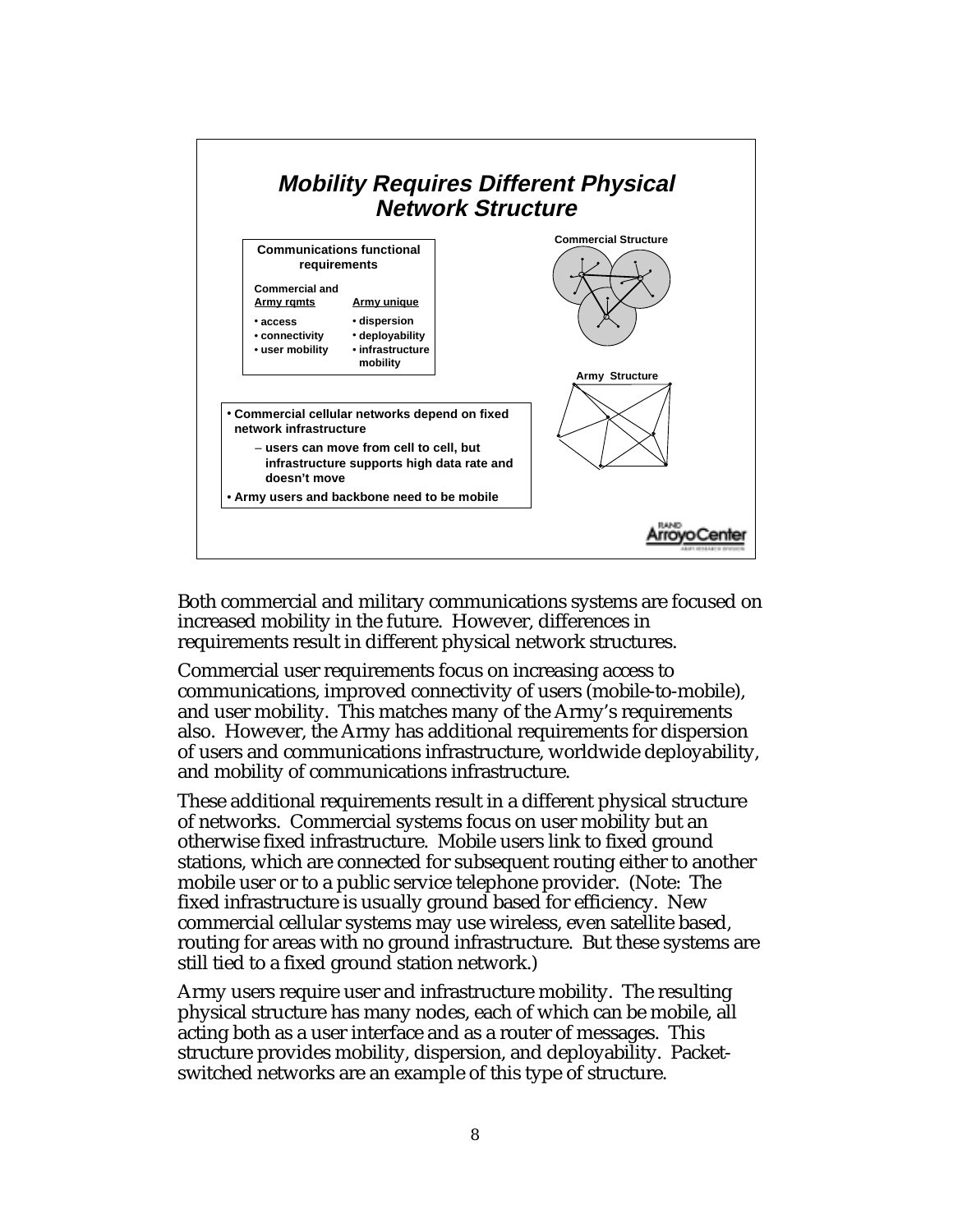

Routing through the networks also differs.

Commercial system designers focus on performance requirements for efficient service: increasing timeliness, throughput, and efficiency of bandwidth. Routing structures minimize multiple routes to take advantage of the most efficient (shortest, based on current network usage) routing structure. In current cellular telephone networks, circuit switching within the fixed network structure is most efficient. In the future, new switching algorithms such as Asynchronous Transfer Mode (ATM) can provide efficient service without tying up circuits. ATM for commercial users, though, will still require a fixed infrastructure network.

Army users will typically stretch communications network capacity. Users and routers will also be moving, continually changing the network topology. Army requirements are for efficient usage while using a network structure that is continually changing. To meet operational requirements, then, Army networks must be able to prioritize users and message traffic and to self-organize. (Selforganization is necessary because of the continually changing communications topology as units and vehicles move.) In this case, the Army will need to develop new protocols supporting dynamic network topologies.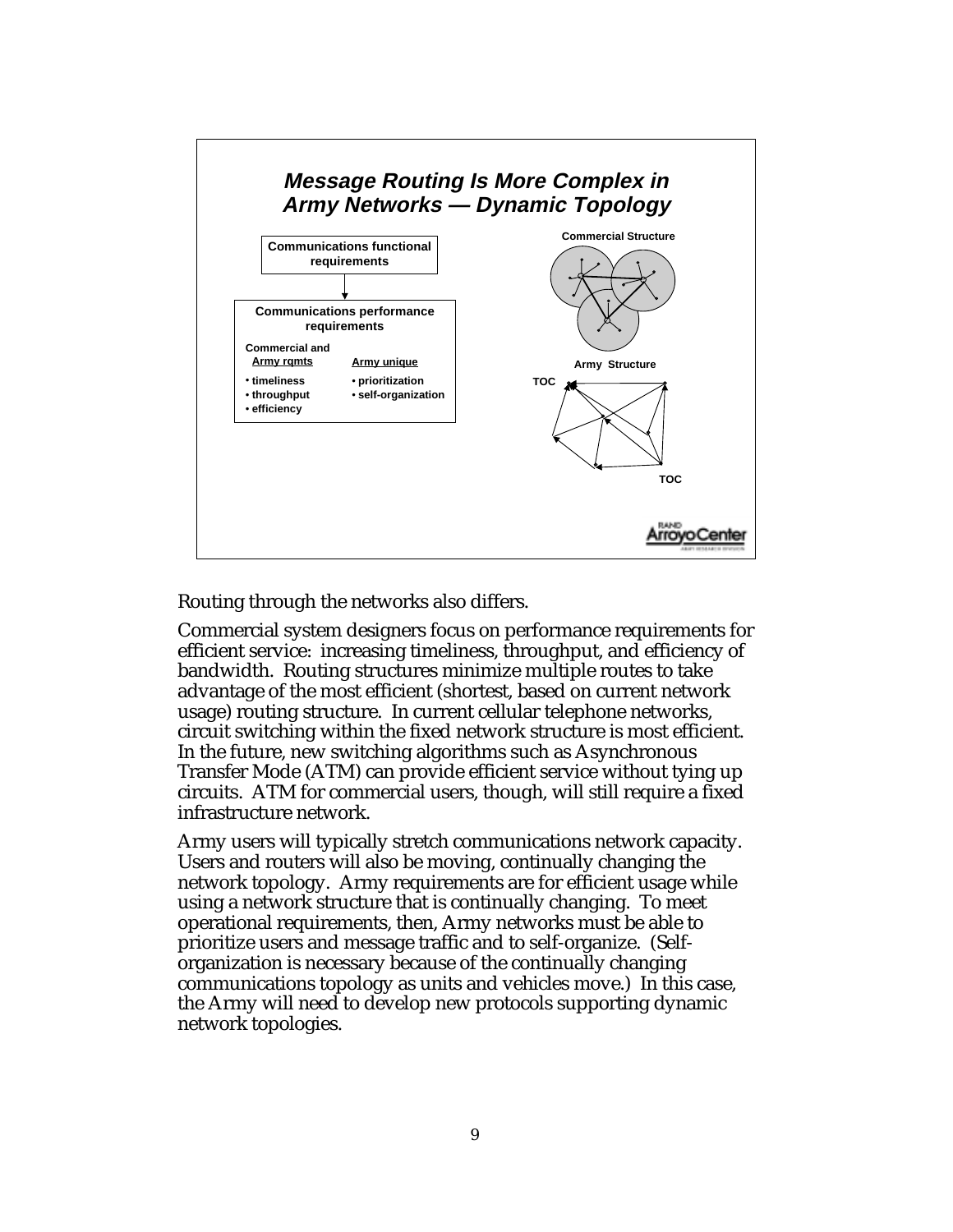

Finally, the differing physical structure and routing schemes between commercial and Army communications networks impose different overall system designs, especially in network control and access.

Commercial systems are able to use a hierarchical control means using the fixed station infrastructure. Users access the system on a contention basis. Service basically treats each user as an individual.

Army requirements for prioritization and self-organization, combined with the physical structure of the network, result in the need for dynamic network control focused on decentralized network control to support the integrated user population.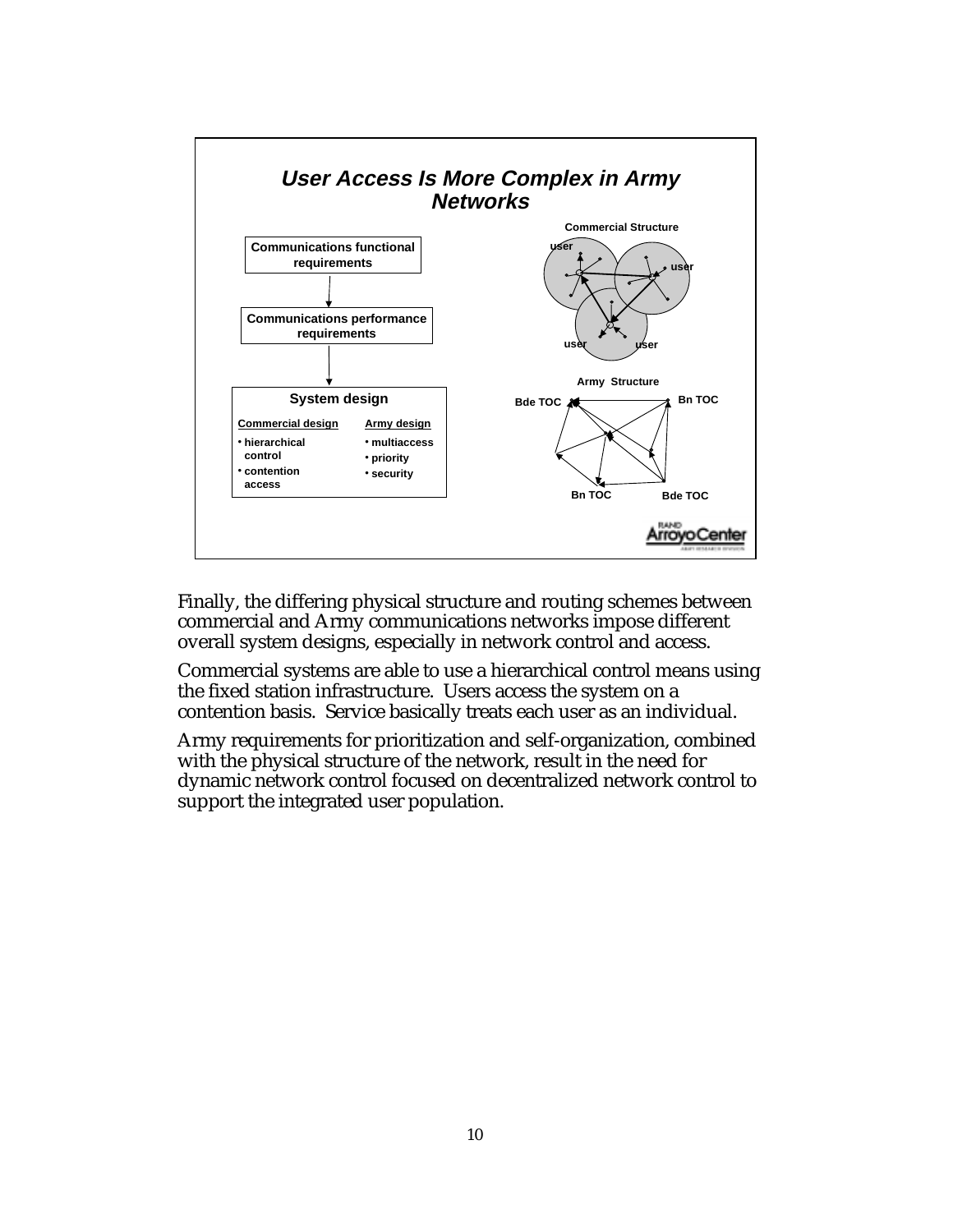

Commercial users have some requirements for independence from a communications infrastructure. Commercial communications companies are developing a number of new network systems, based on low Earth orbiting satellites, to provide global service. These have varying dependence on a fixed infrastructure:

- Some still use fixed ground stations, using the satellite links to eliminate the need for land-line wiring (still using circuit switching).
- Some have completely mobile stations, so that users with a handset link directly to a satellite network which then routes either to another mobile user or to an existing public service provider (routing using packet switching).

Army operational requirements are simultaneously increasing, as Force XXI and Army After Next call for increased information sharing across all echelons and functional areas. Commercial systems could meet some of the Army's future requirements, such as for deployability and connectivity. However, there will remain other needs that will not be met, for instance mobility, multimedia, and security.

The next chart amplifies unmet Army needs by looking at the simultaneous needs for mobility and high capacity (to support multimedia communications).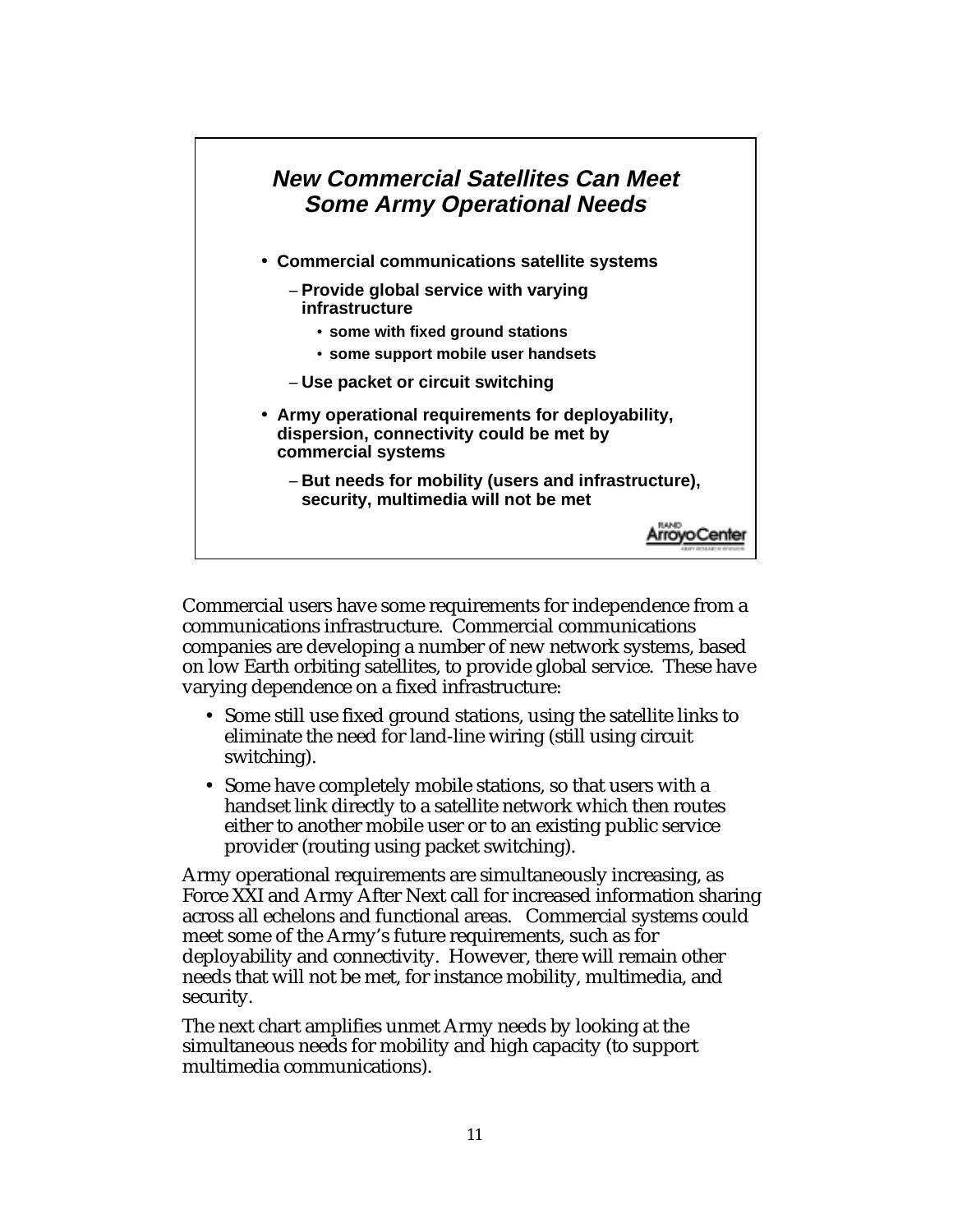

New commercial systems based on using satellites in low Earth orbit (800 to 1500 km orbits) will greatly increase mobility and deployability. Users of these systems will connect with satellites orbiting in constellations, continually searching for the "best" one (typically the satellite with the best field of view to the user) and switching satellites as they move in their orbits. The satellites orbit in constellations, and they switch messages among themselves to find the addressee (either another mobile user or a public switched network). Routing in these systems typically uses packet switching, but for a changing yet predictable network topology.

These systems promise to satisfy many Army requirements but still fail to meet needs for high mobility and capacity, as shown on this chart. There are two major commercial system types, as shown on the chart and represented by two typical commercial systems (Iridium and Teledesic).

Iridium is a Motorola system that uses a satellite constellation to link mobile users with handsets similar to current cellular telephones. Service is mostly for voice and data, over fairly low-capacity links of 2.4 kbps. Iridium expects to begin service in 1998.

Teledesic provides a much higher capacity network, with "fiber optic quality" (99.9 percent or higher connectivity). The Teledesic system can provide from 4–64 Mbps, but through stationary ground stations. Teledesic expects service to begin in 2002.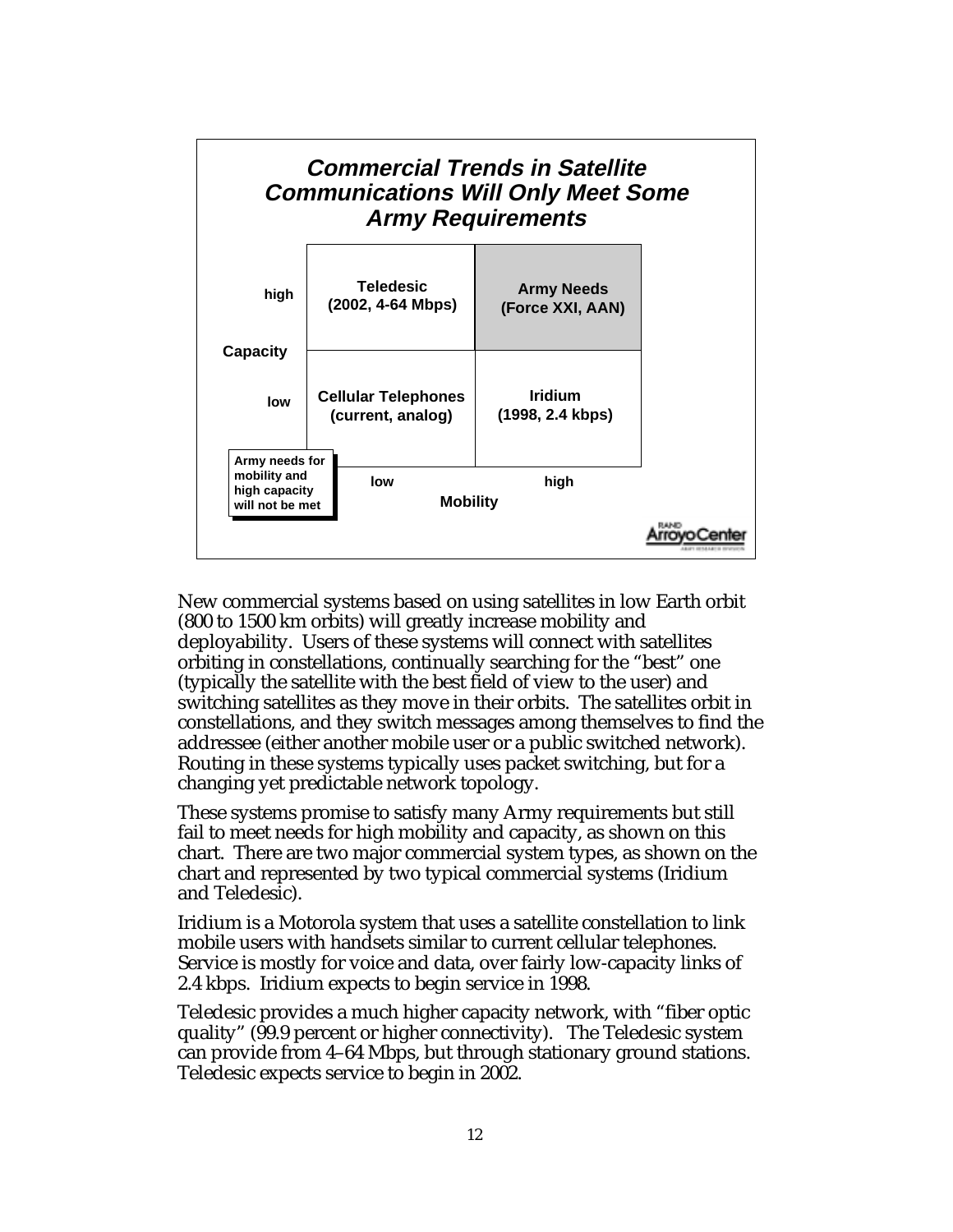

The next section presents assessments of specific commercial wireless technologies in terms of how well they meet Army requirements.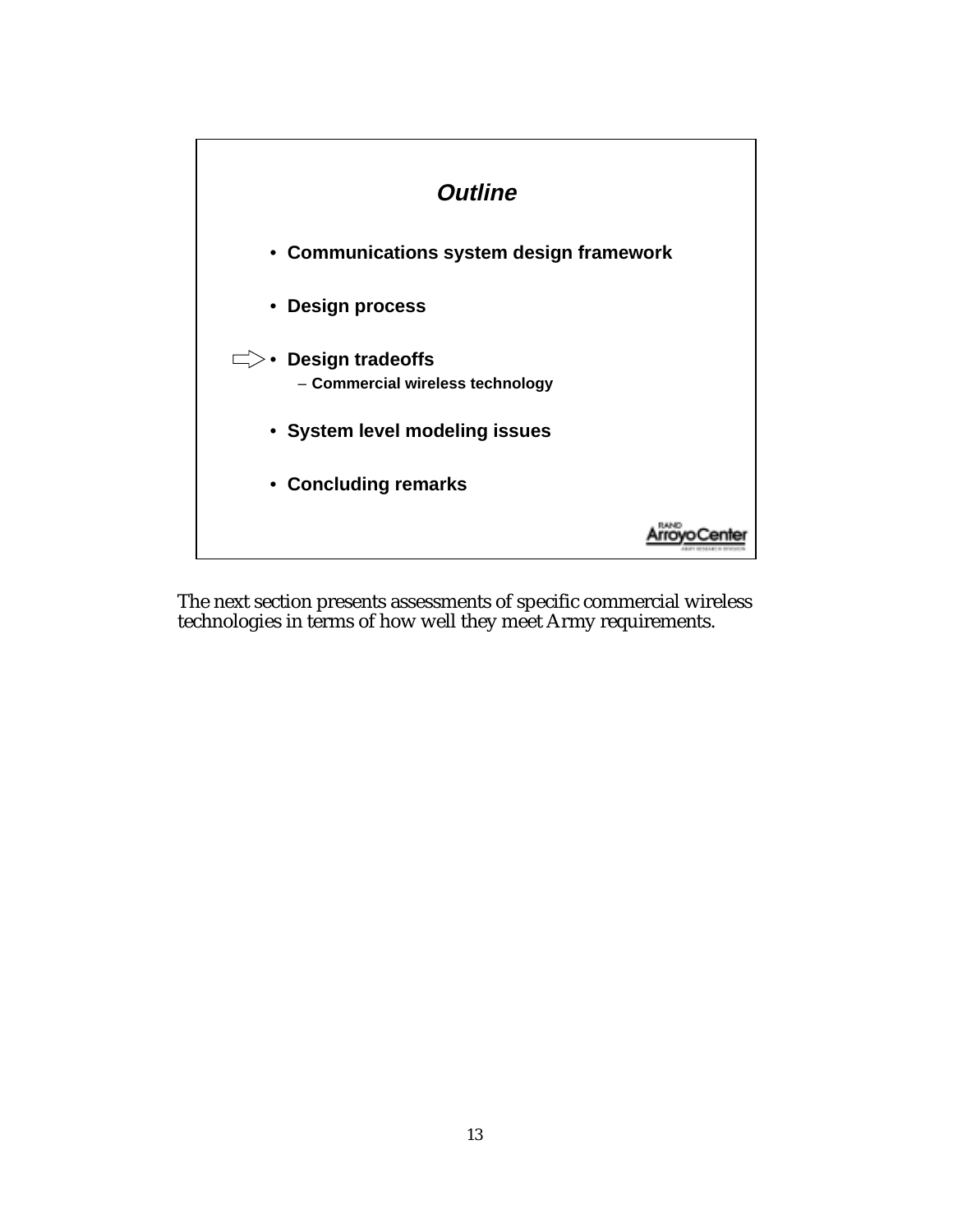

We categorize communications systems into four basic types:

- 1. Components/subsystems. These are the individual components and subsystems that might be used to construct a communications network, including any hardware not usable except when integrated with other components and systems to make a complete system.
- 2. Physical layer/waveforms. These are the waveforms used to establish links within a communications network, including modulation and error control techniques, spread spectrum, etc.
- 3. Middle layer protocols. These are the protocols used to route messages and control networks. They refer to Open System Interconnect (OSI) levels two, three, and four.
- 4. Commercial products. These are the complete commercial products that could be used or leased by the Army to provide immediate use.

In order to assess the use of these systems for the Army, we use three criteria as listed on the chart.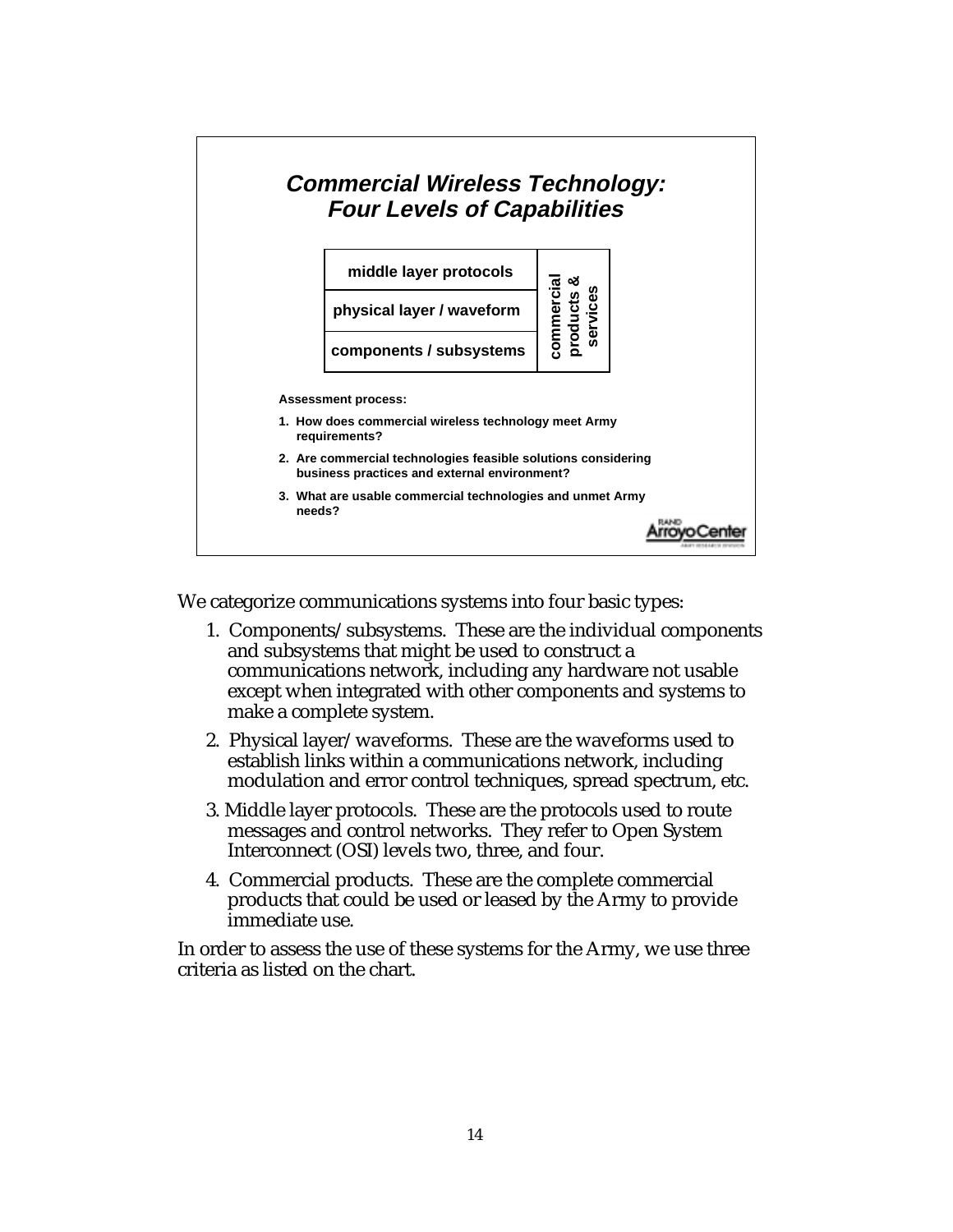

A consequence of the DoD's mandate dispensing with most military specifications and standards has been a sharp increase in military contractors' use of commercial components. Because of the larger production volumes for commercial components, as well as competition among manufacturers and suppliers, costs do tend to be lower. For the most part, commercial components have also proved to be reliable for military use. In fact, because of large-scale production, commercial components are often more reliable and exhibit less unitto-unit variation than comparable MILSPEC components. Thus, for many types of components there is no clear need for military-specific components.

In some areas, however, military-specific components will continue to be necessary, and military funding may be necessary to ensure a reasonable pool of suppliers. Two component technology areas where some form of subsidy or other incentive research and development may be advisable are: (1) broadband high-power amplifiers (e.g., at X-band and above); and (2) high-gain low-sidelobe antennas and other antennas with unusual characteristics for specialized operations.

In summary, then, commercial products and technology trends can probably meet many of the military's needs in hardware/components. However, there will remain a number of specialized areas that will need military funding, especially as the military market shrinks relative to the commercial market.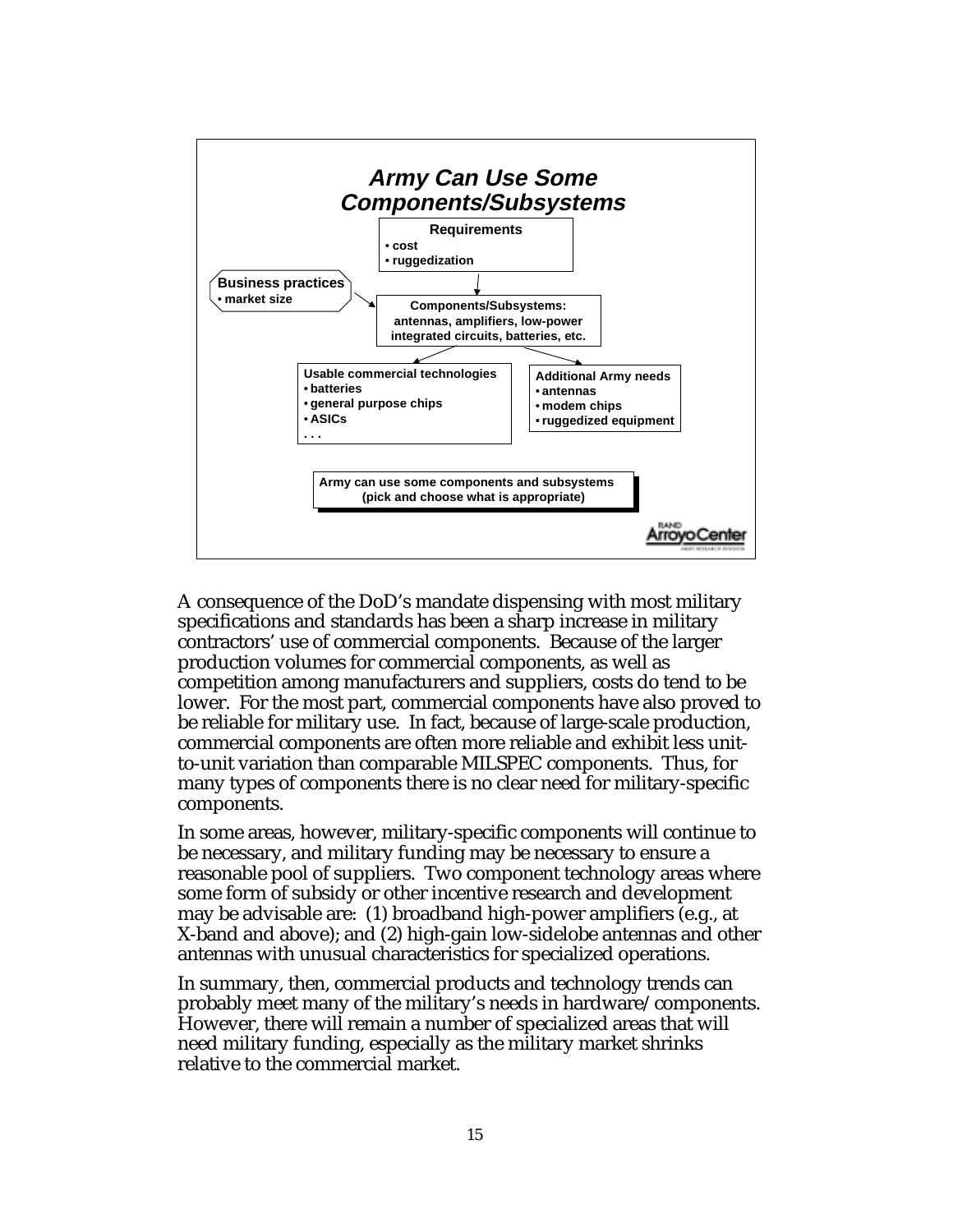

A variety of signal processing techniques will be increasingly important for military wireless networks. These include digital demodulation, jammer side information processing, adaptive filtering for interference rejection, adaptive equalization, array signal processing, and multiuser detection. Some of these techniques require processing power that is not yet practicable for handheld or other small terminals. The military also uses much equipment that is old. Performance of the hardware and algorithms for these systems may severely limit the rates at which information can be transmitted, requiring a tradeoff between link quality/robustness and user data rate.

At this time, these limiting factors prevent the Army from taking full advantage of advanced signal processing, forcing a reliance on older and lower-performing techniques.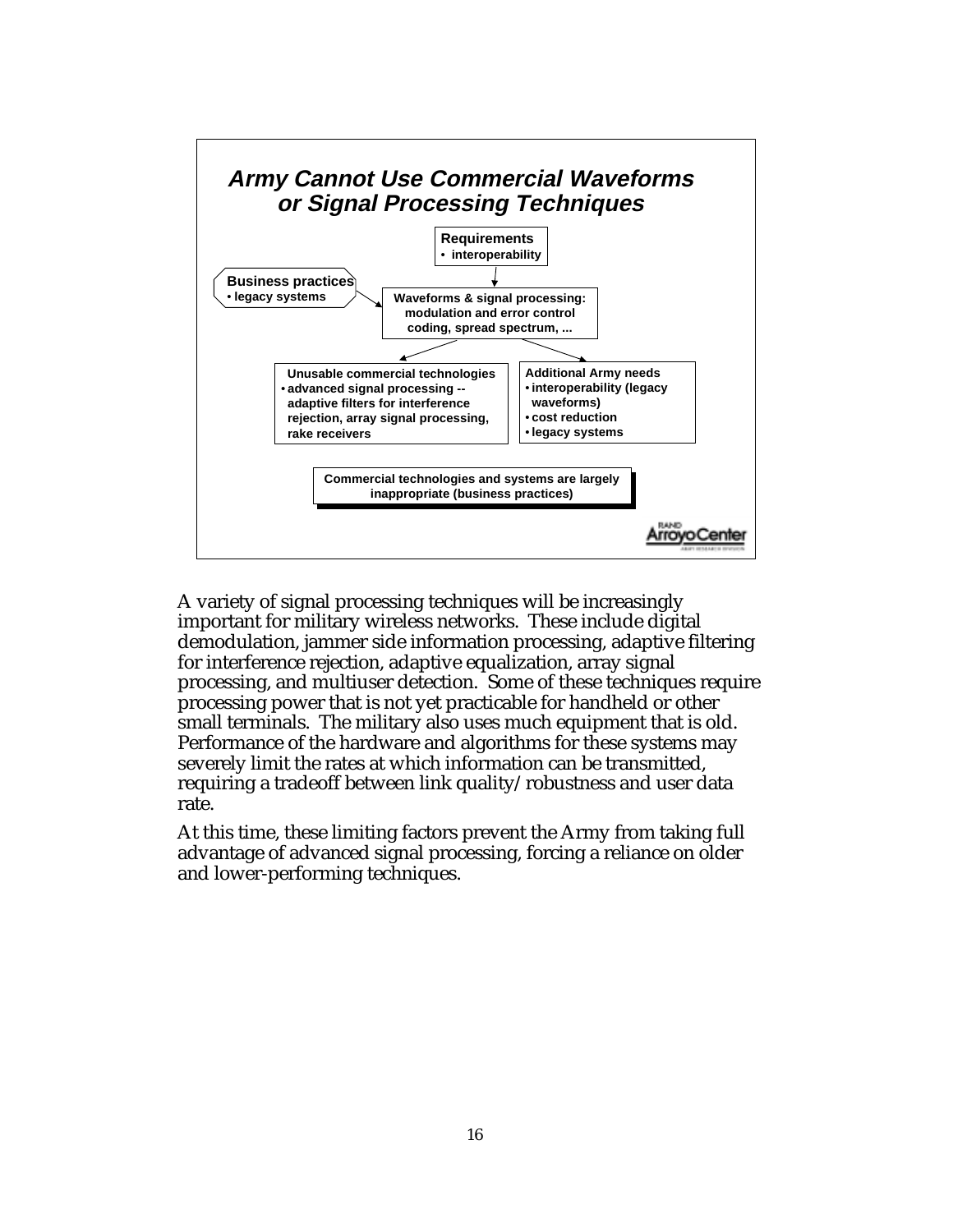

The middle layer protocols are OSI link, network, and transport layers (layers two to four). These are typically implemented using a combination of software and firmware, although some link layer functions are implemented directly in hardware. Layers three and four include the TCP/IP Internet protocol suite. The easiest way to achieve compatibility is by using the same layer three and four protocols in mobile wireless networks, but this may not be possible:

1. Mobile IP is a proposed addition to IP version 4 that would address some mobility issues until version 6 is ratified and widely available. Mobile IP and version 6 enable a limited type of mobility in which mobile hosts are permitted, but not mobile routers. Core functions such as routing will still be performed in the fixed, wired part of the network.

2. IP mobility is being implemented in a fashion transparent to applications, which has negative consequences. For instance, multimedia applications will not be able to dynamically reduce bandwidth to maintain real-time connections, and traffic cannot be dynamically resized to accommodate network data links with different link capacities. Both of these issues are important for Army networks, which are passing large amounts of multimedia data through heterogeneous networks.

3. Security issues, e.g., secure reliable multicast for groups with dynamic membership, will not be supported.

We feel, then, that current and planned standards for middle layers will not meet Army needs, and the Army needs to remain engaged in the standards process to ensure interoperability with diverse networks.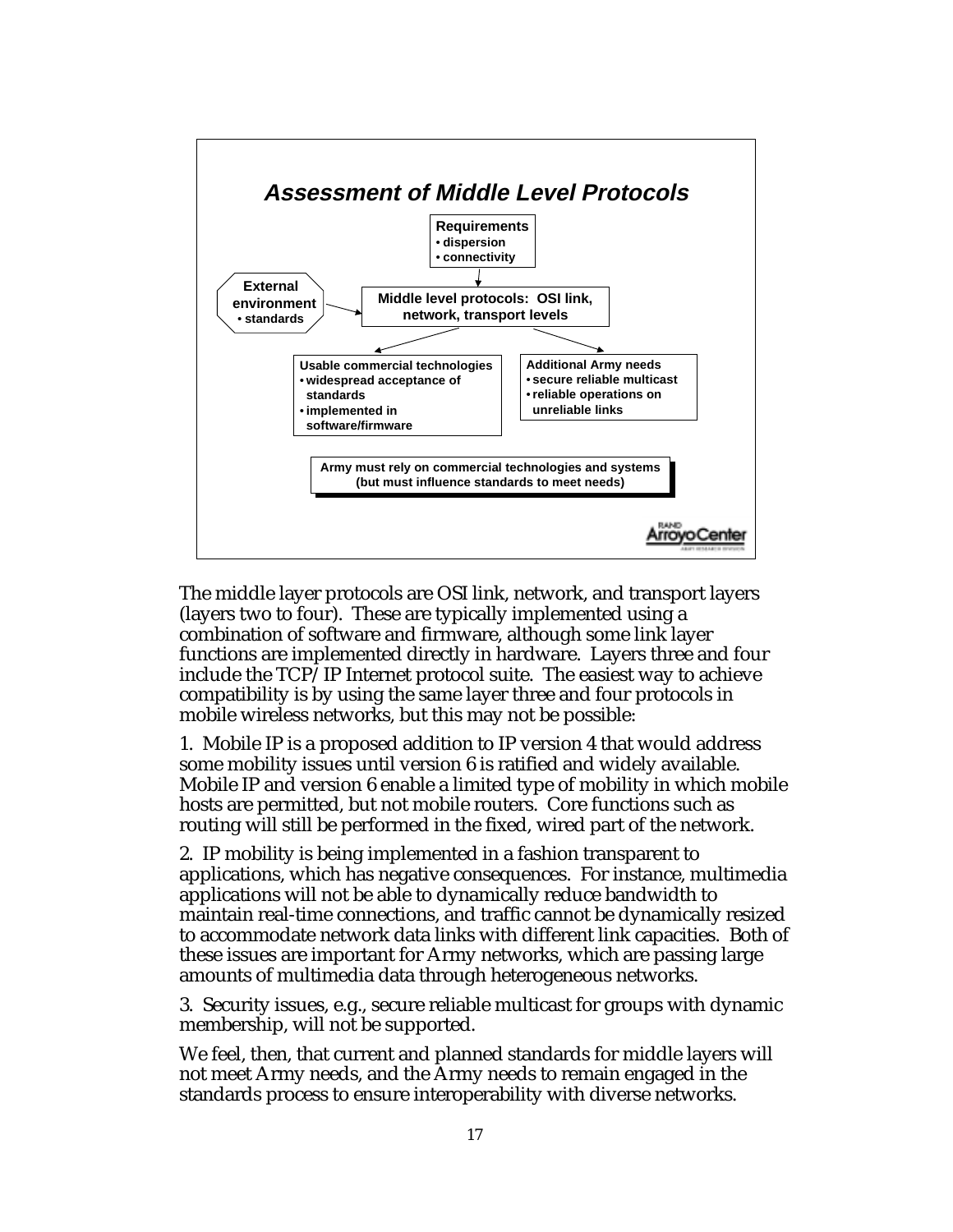

The commercial products category refers to the use of integral commercial communications systems by the Army. For a variety of reasons, including user familiarity in peacetime use, many users feel that commercial products can be used at lower cost than developing military systems. The Army could lease or contract to use systems and/or spectrum in areas where it operates, such as Western Europe, or could operate, such as Southwest Asia. Certainly these prearrangements would exist, facilitating the setup and use of communications networks.

But if the Army plans to be able to operate anywhere in the world, not necessarily with preplanning, then commercial systems have a number of drawbacks that preclude their use for our application (wireless communications on the tactical battlefield).

- 1. Commercial systems are still unavailable in many areas where the Army might need to operate.
- 2. Commercial systems depend on wired infrastructure that is vulnerable (commercial satellite systems will not meet capacity and mobility needs of the Army, as previously discussed).
- 3. Army users would need to compete with other public users, who may have legal rights to usage. (Commercial systems would not necessarily be owned and operated by U.S. companies.)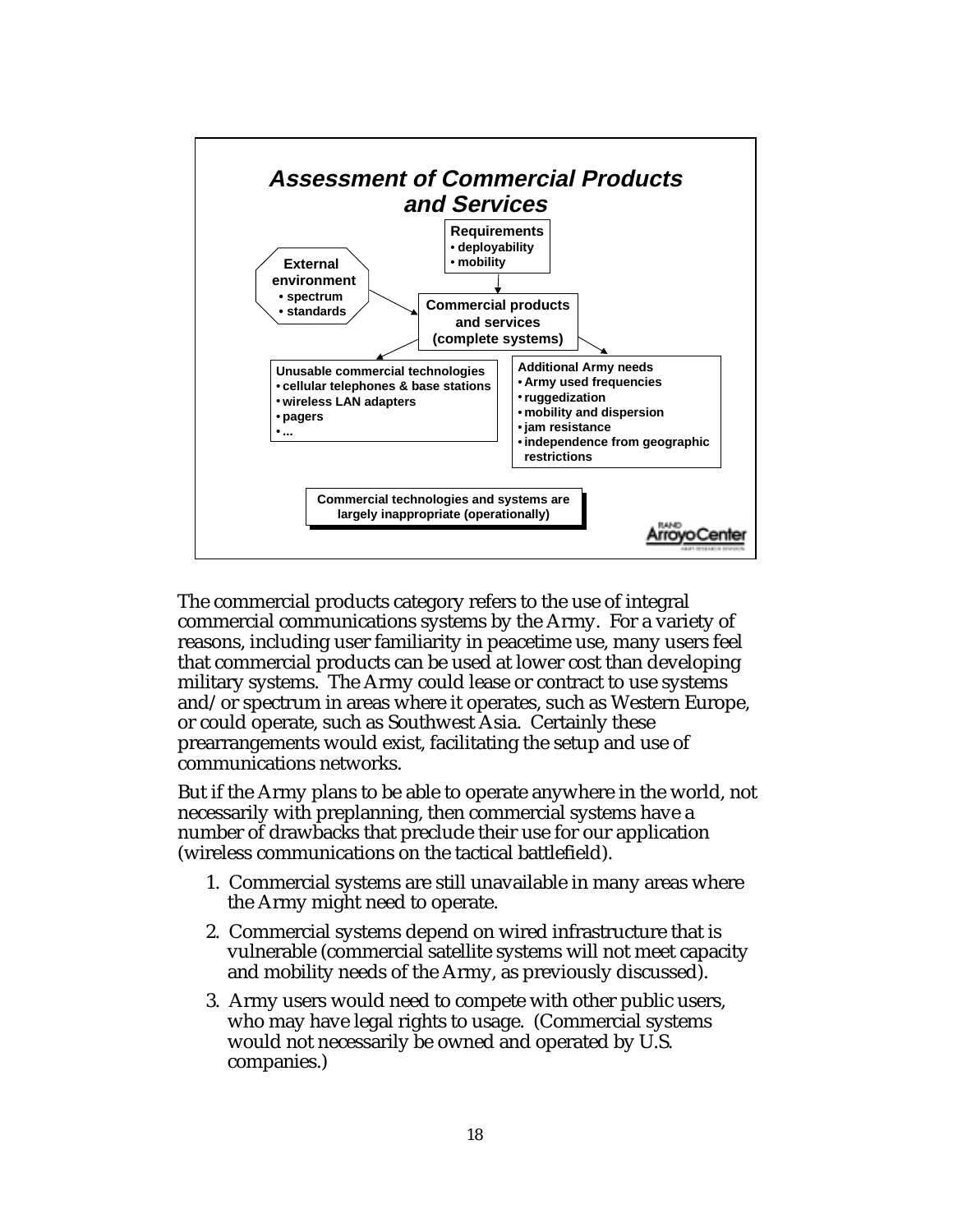4. Different standards exist for different areas of the world, so the Army would need to keep a substantial inventory to meet every contingency.

Our summary, then, is that commercial cellular products are mostly not useful except for specialized operations (e.g., where low capacity is needed, or for peacekeeping operations).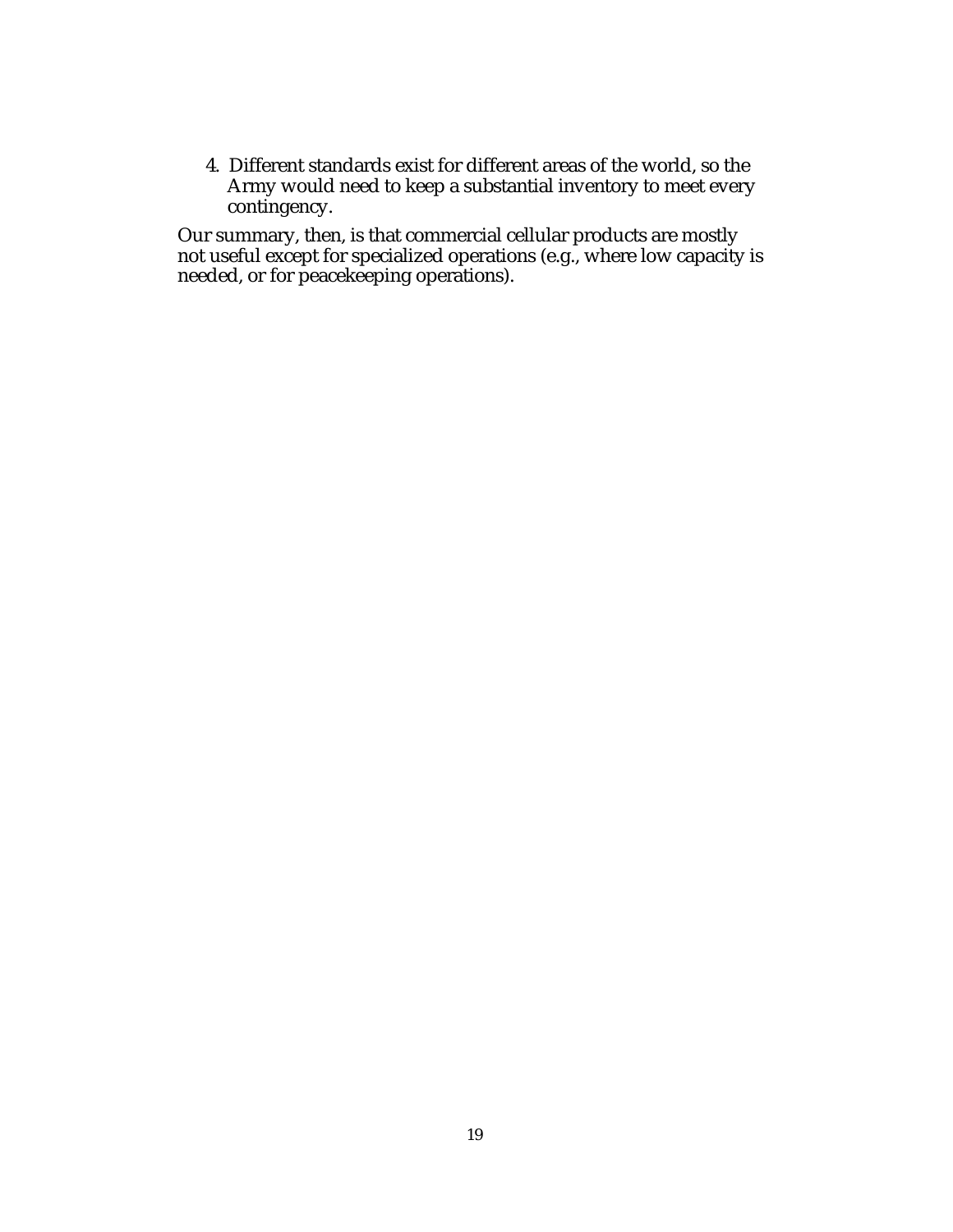

This chart summarizes our assessment of the utility of commercial wireless technologies to meet Army needs. It is important that many of our assessments are based not only on how well systems meet Army requirements, but just as importantly are based on how external constraints (business practices, external environment) affect system design.

It is important to note that none of these areas will support Army reliance on primarily commercial technologies and systems.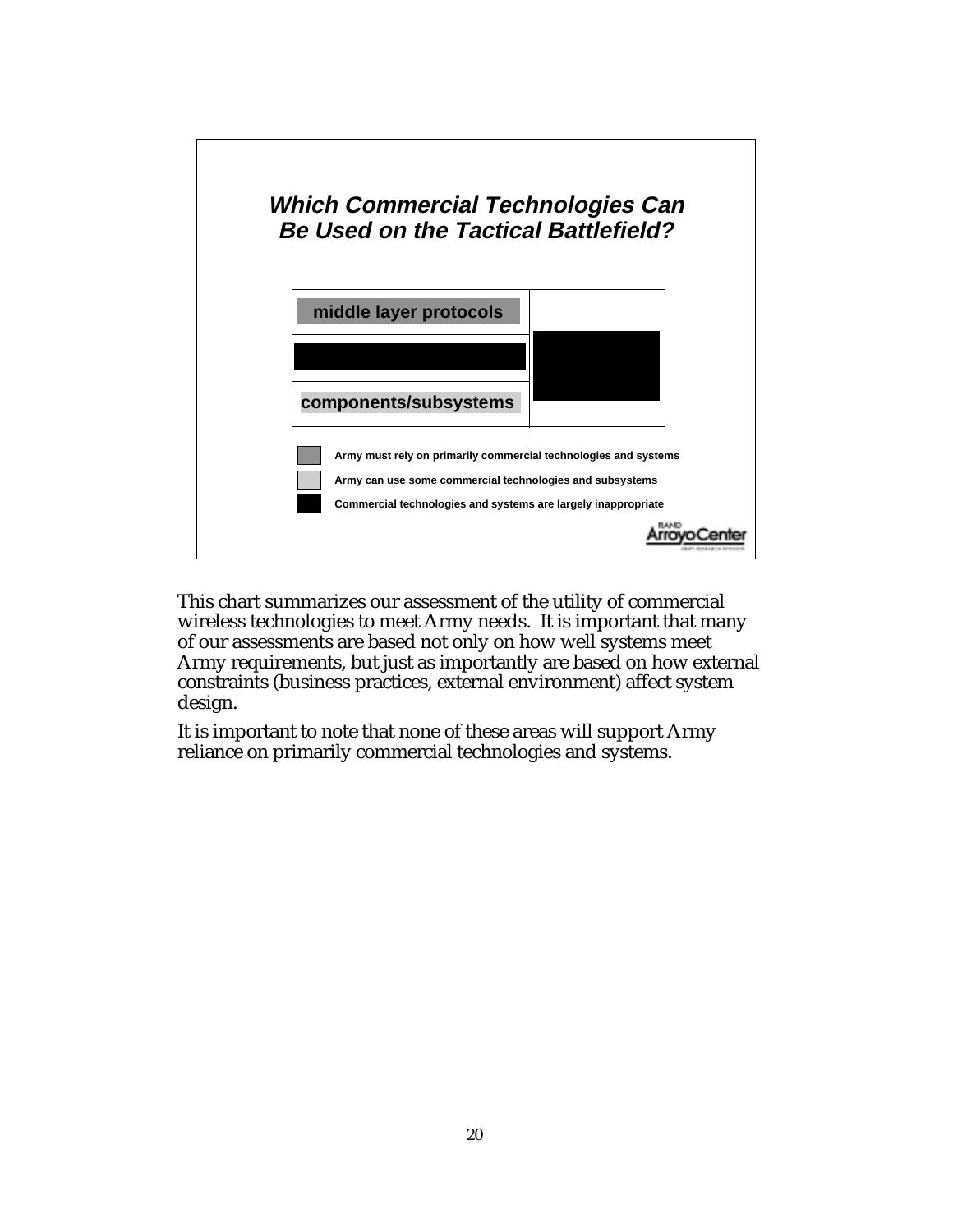

The next section discusses some system level modeling issues.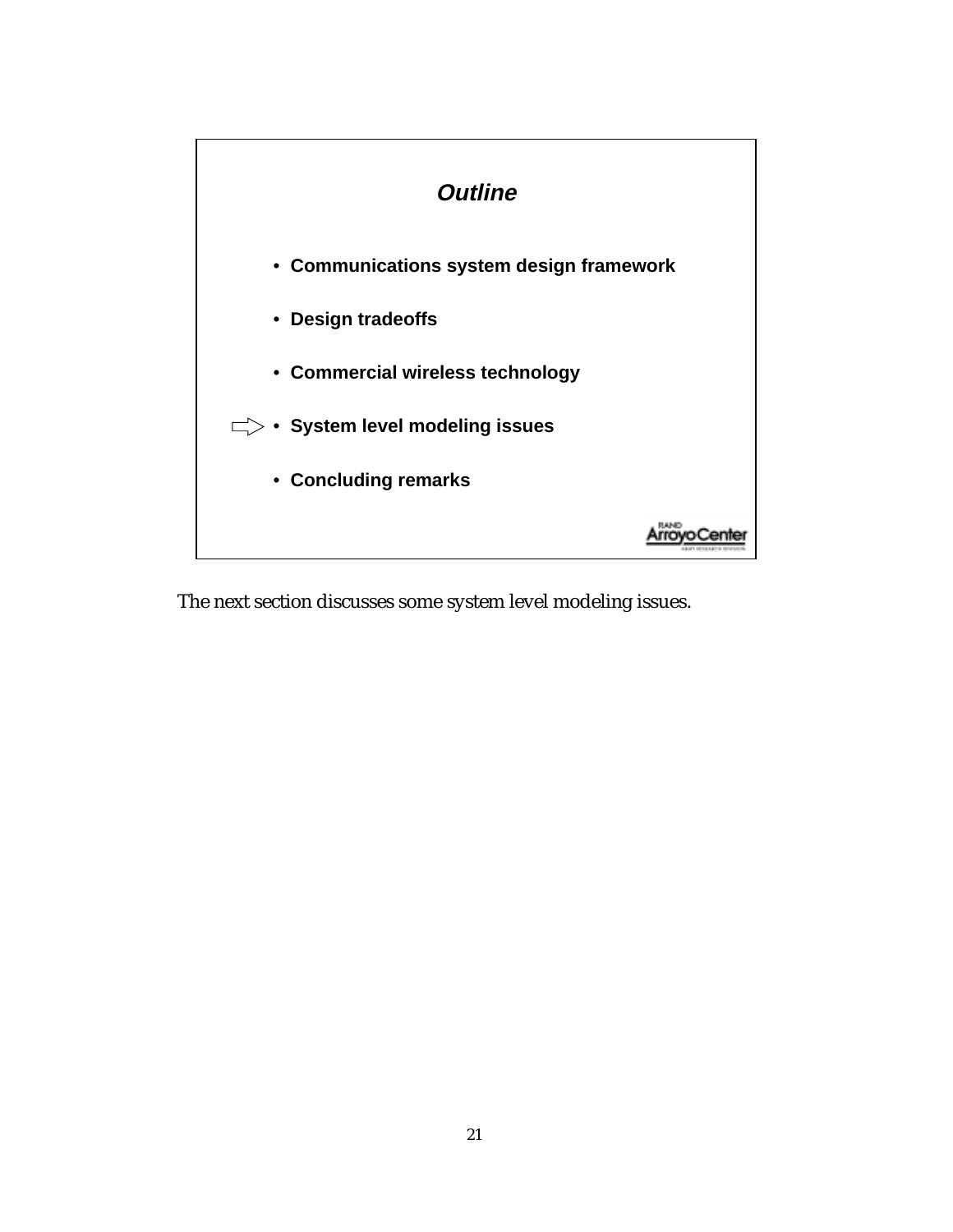

Modeling and simulation are used by system designers to help make tradeoffs. They are especially useful when specific performance tradeoffs are needed for detailed design of architectures and network structures.

Both the commercial world and the Army have encountered problems in fielding commercial systems designed with current system level models and simulations. The Army, for instance, has used models and simulations to design the network structure for the Tactical Internet for Task Force XXI. (And redesign in the field was necessary when the models proved inadequate.) The Army has also had problems with SINCGARS in estimating interference as user density changes. The commercial world has also recently encountered problems when implementing code division multiple access (CDMA) coding in cellular networks.

These problems can be traced to a lack of realistic channel models. Channel models simulate realistic propagation conditions for wireless communications (line of sight, multipath, wavefront propagation) within a network. This is especially important for packet switching. Realistic channel models provide a tool for estimating scaling problems in networks, and they also provide a common reference for comparing performance of competing systems.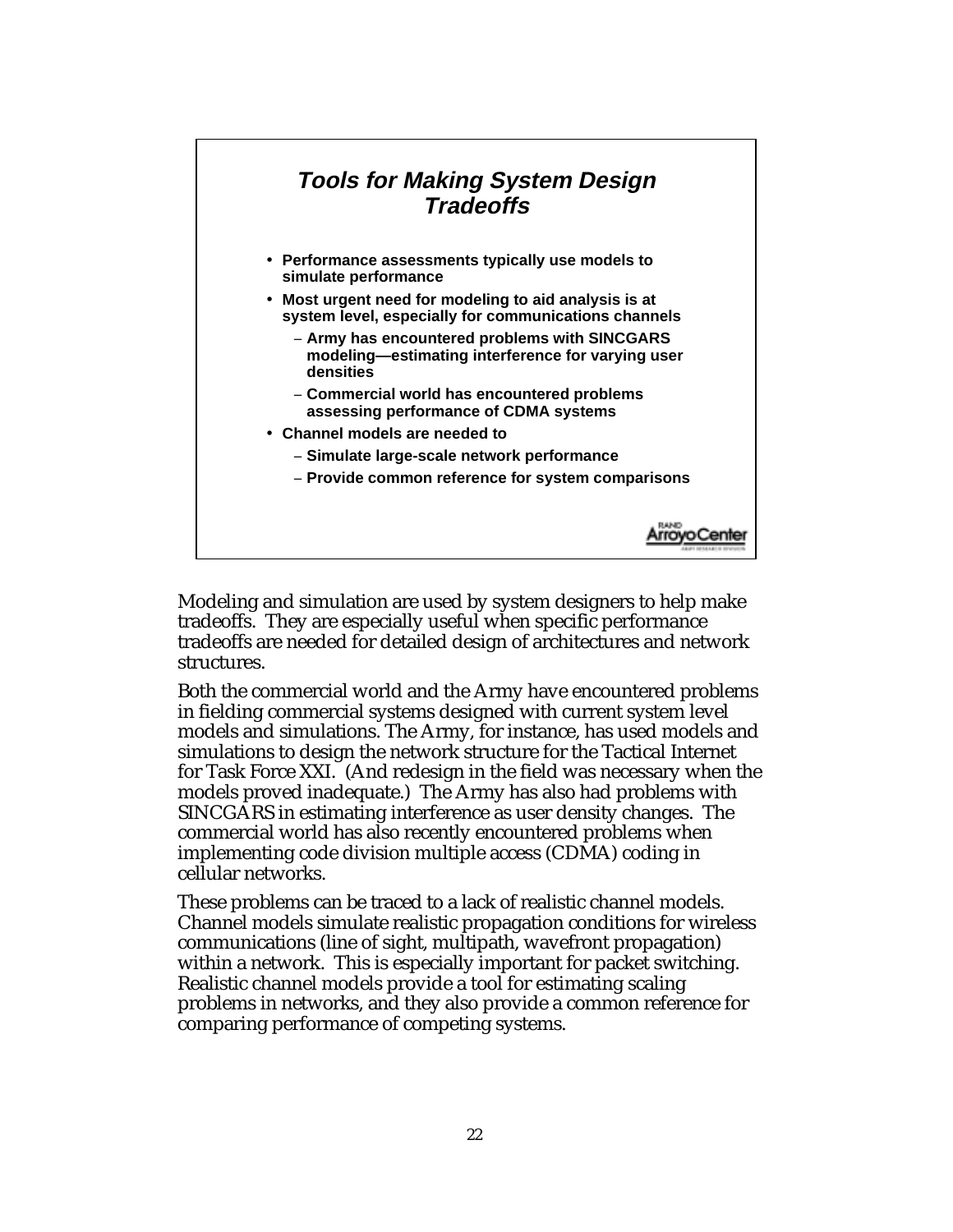

The last section of the report consists of concluding remarks.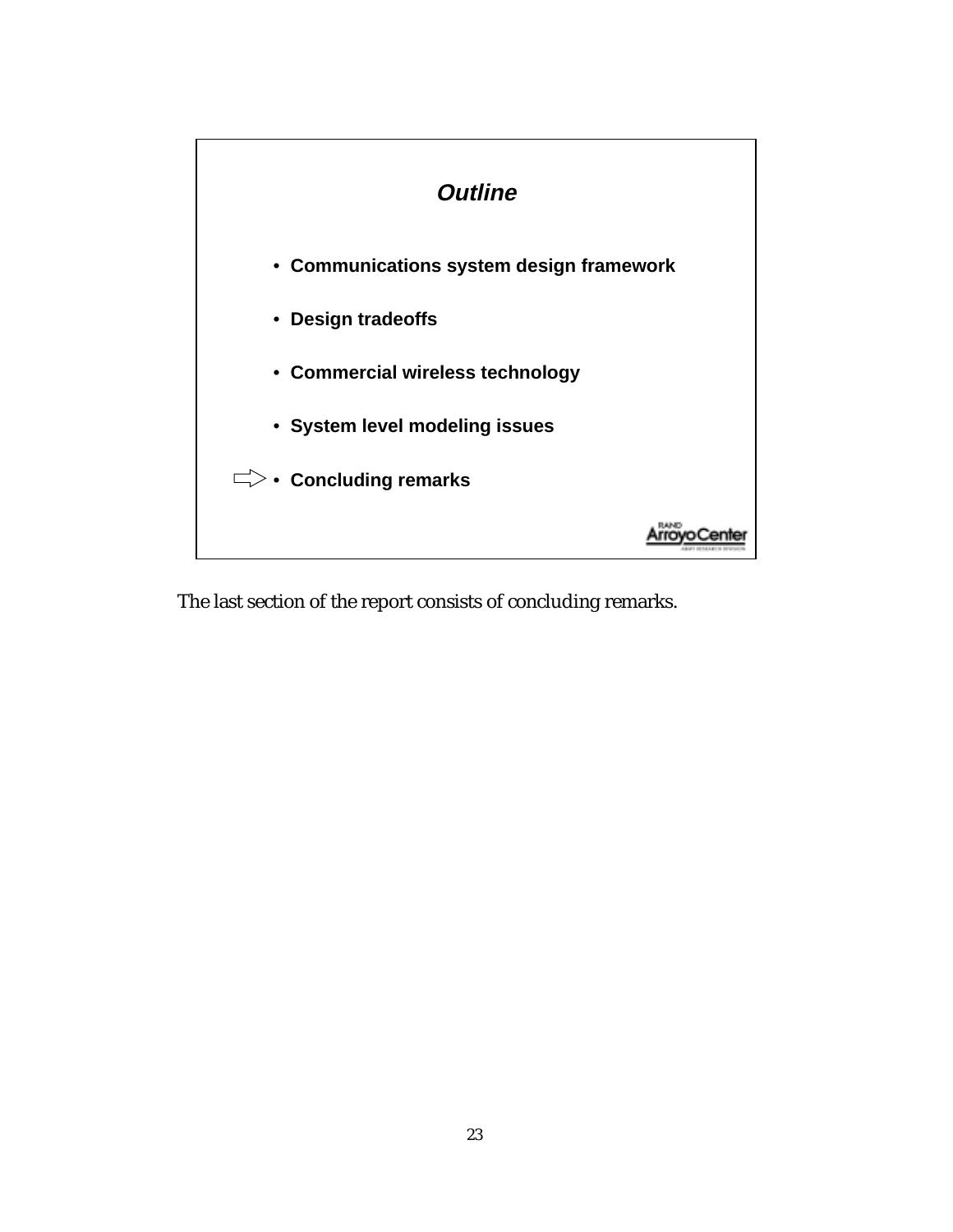

This chart reiterates the basic theme of the study, that system design requires tradeoffs. Commercial wireless systems will not meet the Army's future needs, and the Army needs to trade off requirements with future investments in research and Army-unique systems.

Tradeoffs are complicated because:

- 1. Tradeoffs at one level of the design process affect the choices at other levels.
- 2. Tradeoffs are not necessarily driven by requirements, but also by external constraints of business practices and the external environment.

We provide in this study a framework for system design that links requirements to decisions in the design process.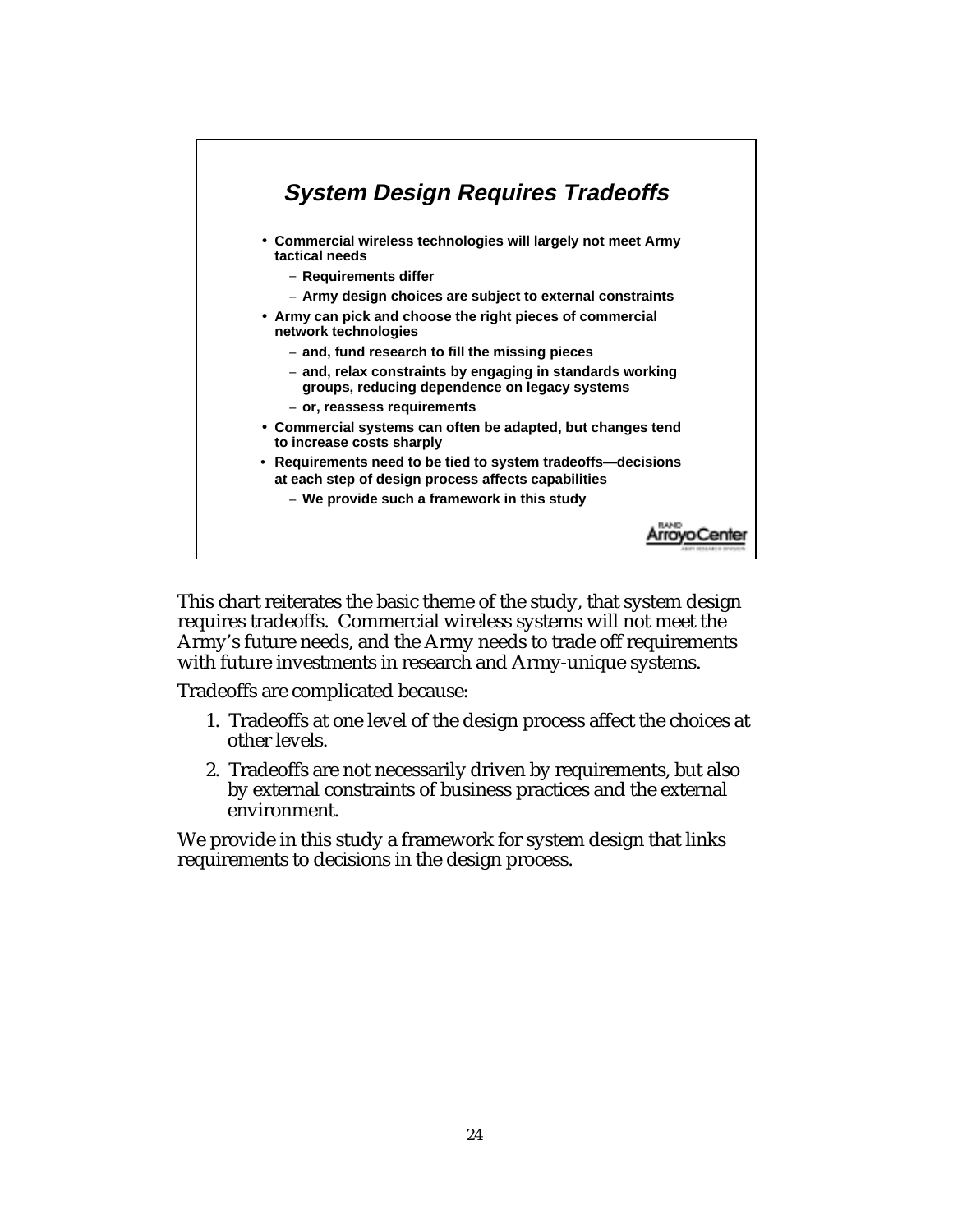## **Recommended Areas for Research Emphasis**

- **Components and subsystems**
	- − **broad-band devices and amplifiers**
	- − **adaptive notch filters**
	- − **passive radiometers for ground terminals**
- **Signal processing**
	- − **bandwidth-efficient modulation and coding**
	- − **multiuser detection for CDMA**
	- − **combining signals from multiple receivers**
- **Network protocols**
	- − **reliable routing on multihop wireless networks (reliable UDP)**
	- − **protocols for combined line-of-sight and relayed comms**
	- − **routing and queuing algorithms for precedence and perishability**

Arroyo Center

- **Channel and interference modeling**
	- − **continuous channel models**
	- − **statistical modeling of interference**
	- − **predicting mutual interference via simulation**

This chart gives some of the more detailed recommendations for future research.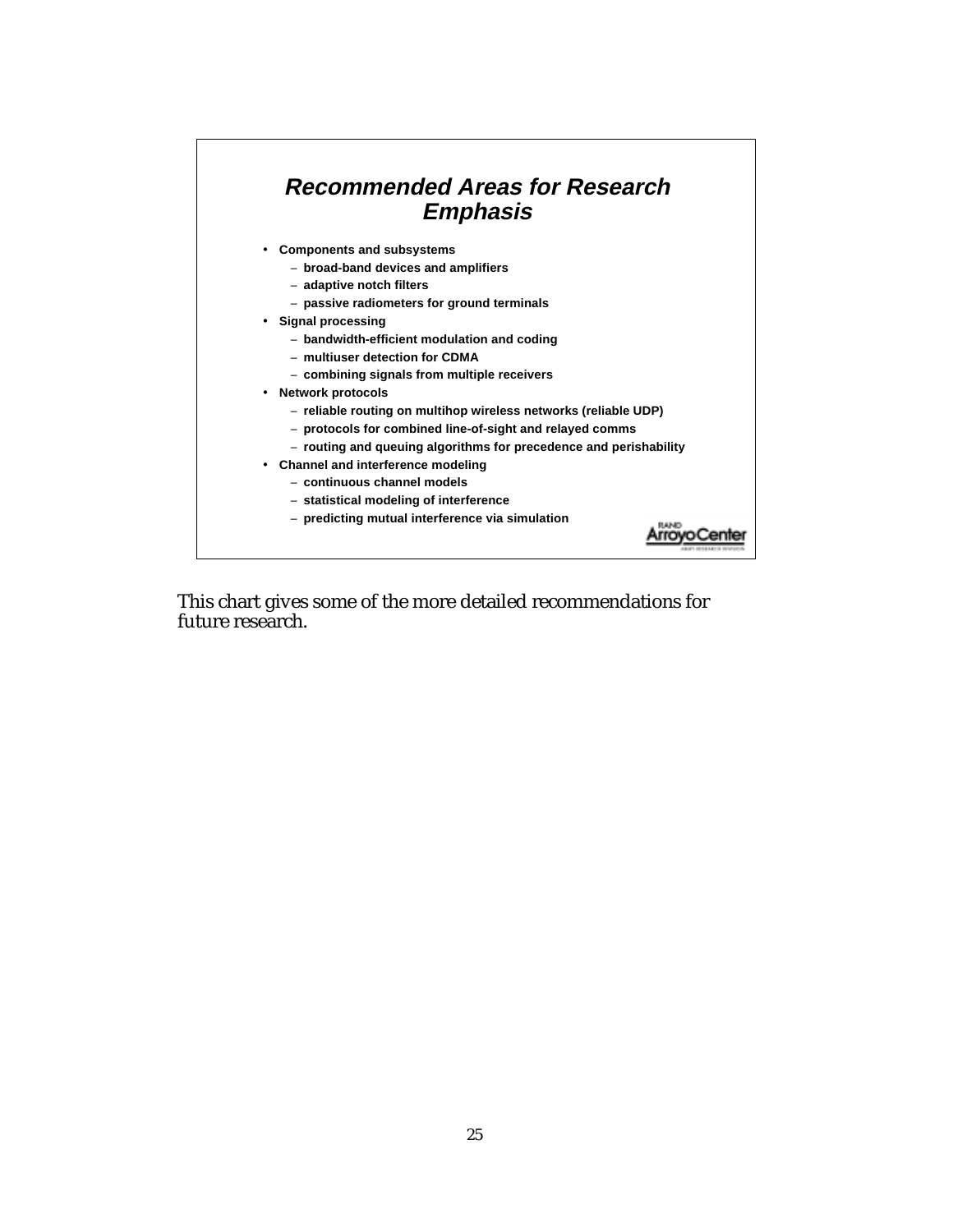

This section provides some backup material for the briefing.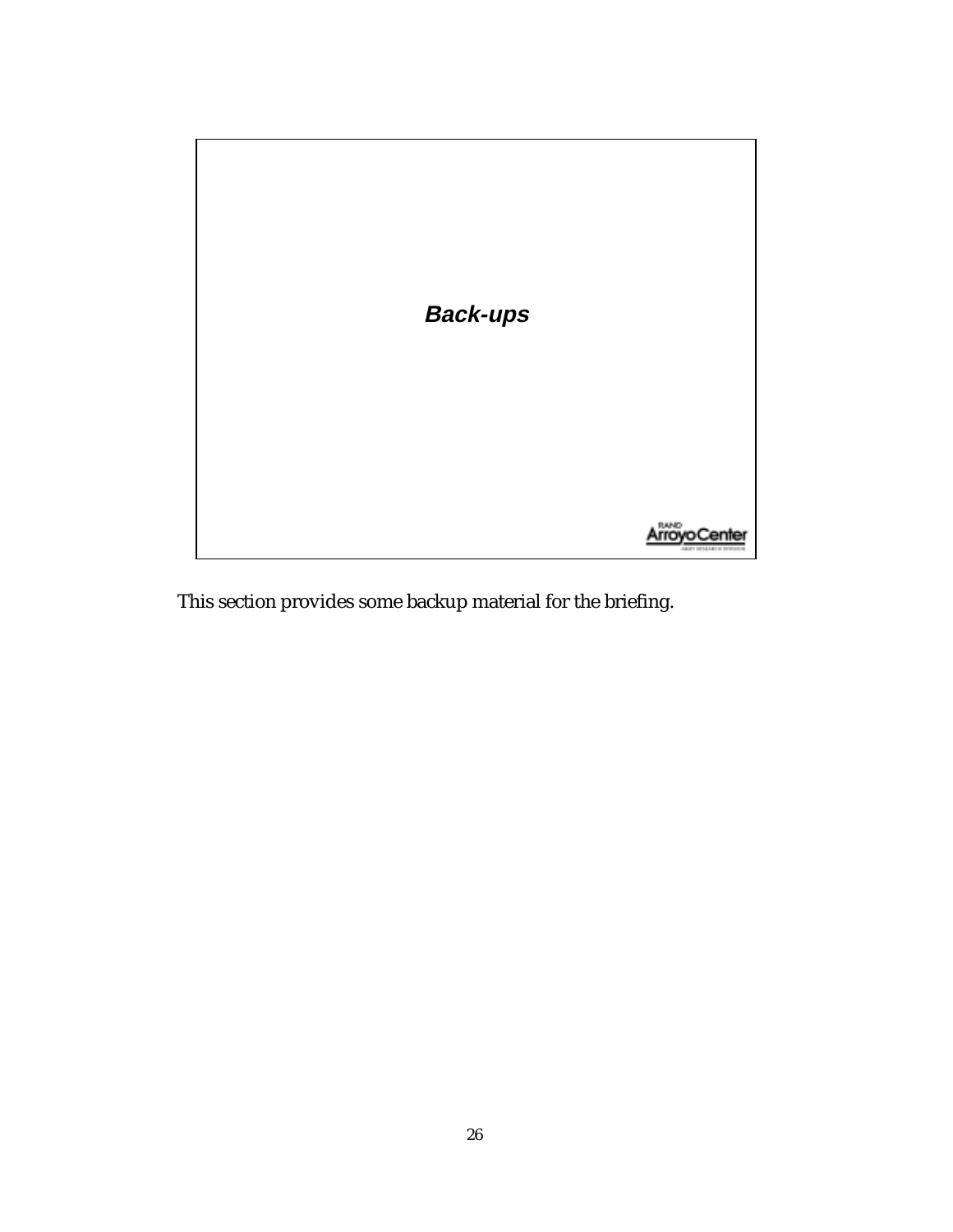

This chart shows a fuller system design tradeoff process for the military. On the left-hand side, the chart shows that different agencies and designers become involved as the process moves from requirements to system design. It is especially important in this process to track decisions and tradeoffs at each level, as not only do decisions impact other levels, they could be performed by other organizations. An explicit linkage is then necessary to make sure the system fits together.

The right-hand side of the chart shows some of the analytic tools used in the design process, from operational models to network simulations to system simulations.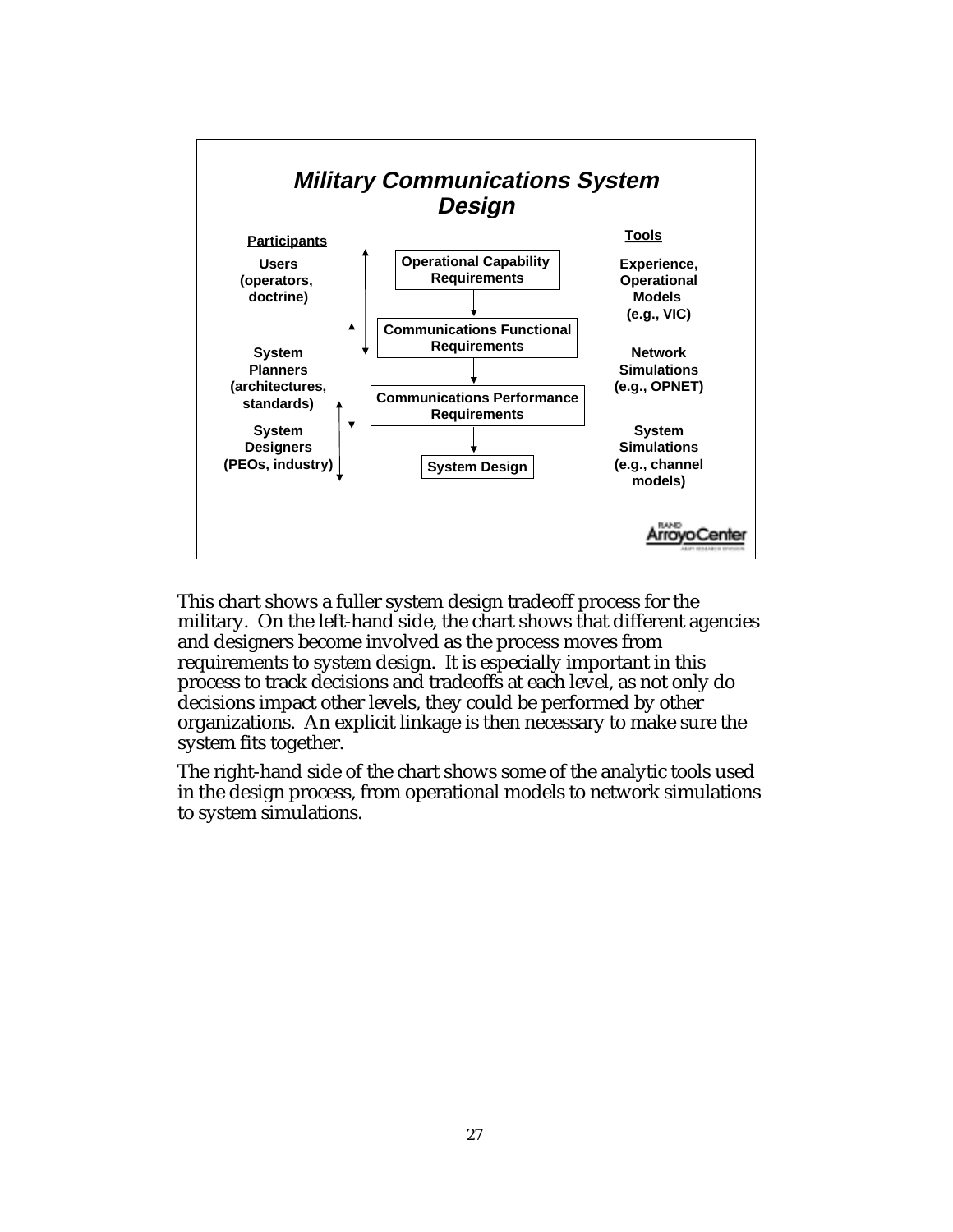

This chart shows how the commercial world develops communications systems. In this case, participants in the design process are frequently part of a larger design team, with a prime contractor maintaining configuration control.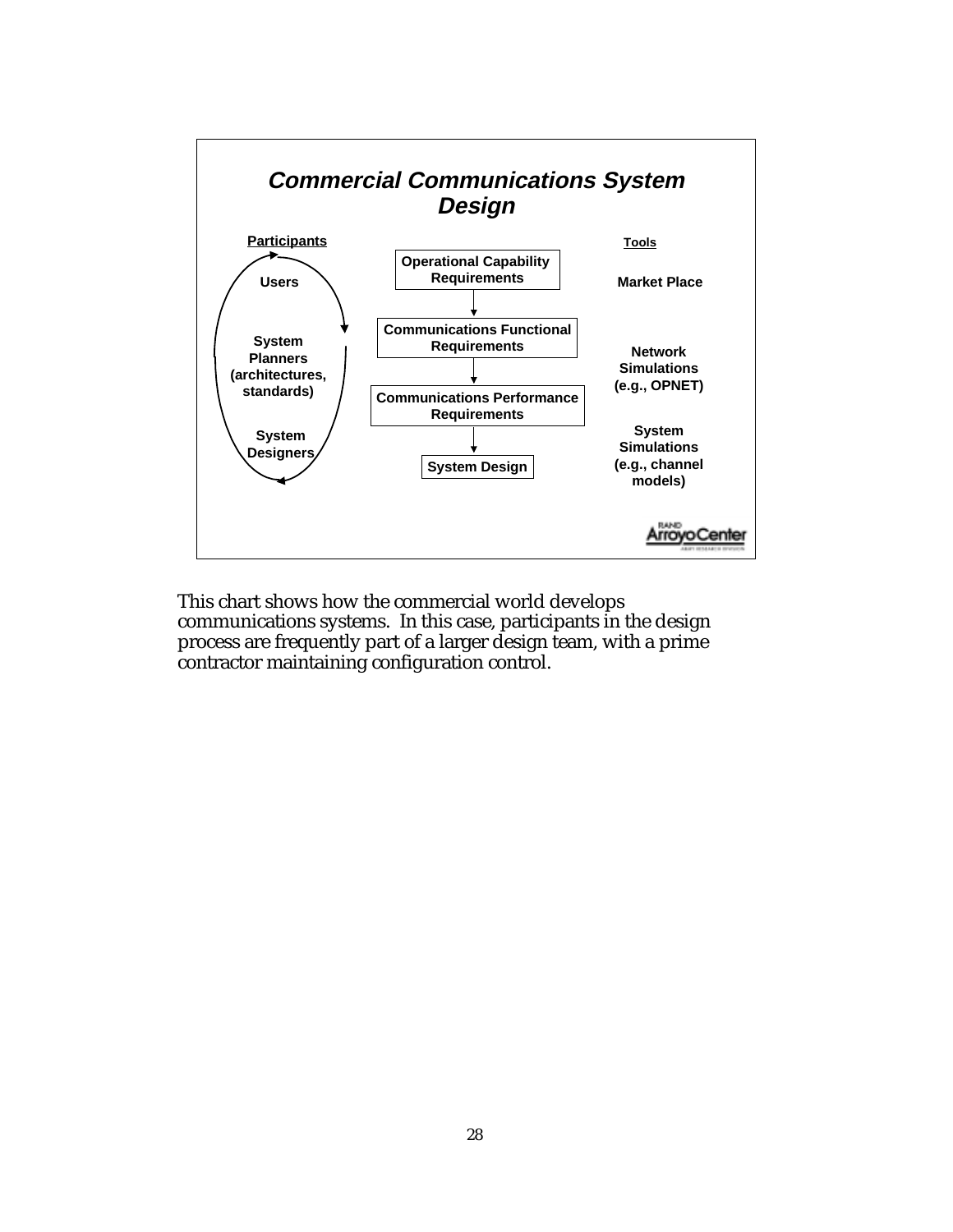

This chart details the measures and categories of communications functional requirements. Choices among these parameters should reflect the operational requirements as defined by the user. In our study, we examined the Operational Capabilities Requirements in TRADOC Pamphlet 525-66.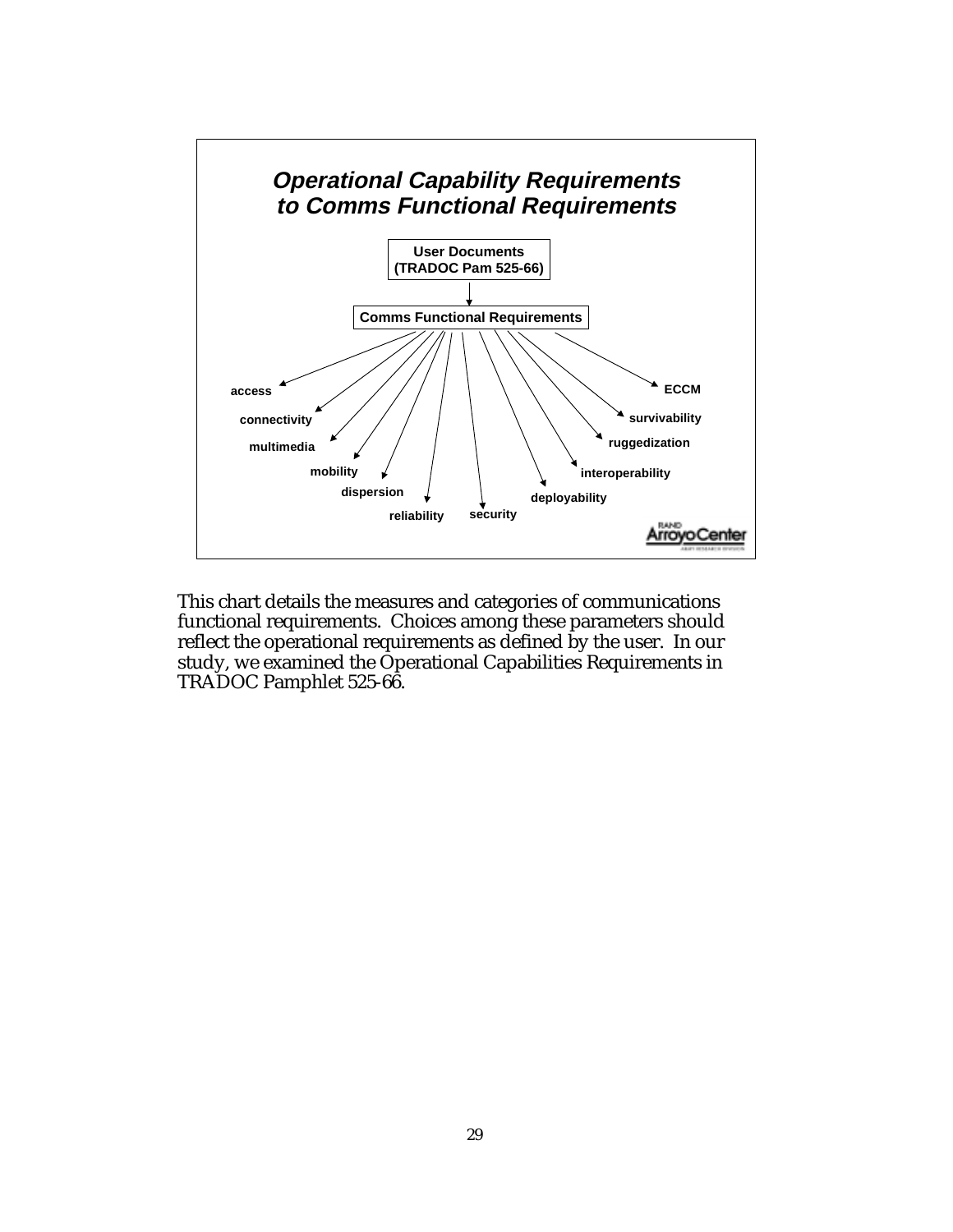

This chart shows the design parameters at the communications performance level. This level uses parameters that might not be translatable to the user, but reflect the requirements of communications system designers.